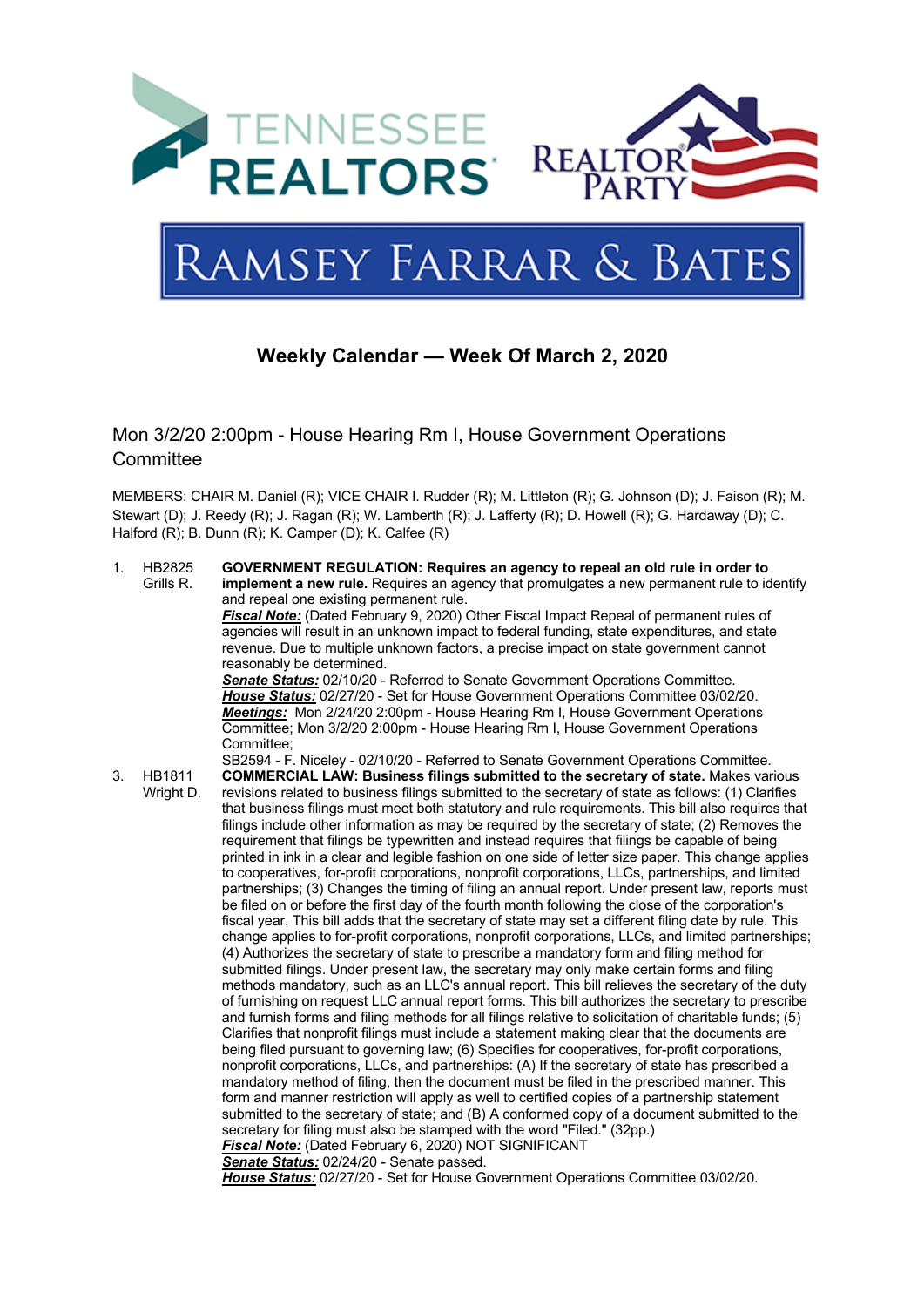*Meetings:* Tue 2/11/20 12:00pm - House Hearing Rm II, House Department & Agencies Subcommittee; Tue 2/18/20 10:30am - Senate Hearing Rm I, Senate State & Local Government Committee; Tue 2/18/20 10:30am - House Hearing Rm I, House State Committee; Tue 2/25/20 10:30am - House Hearing Rm I, House State Committee; Mon 2/24/20 4:30pm - Senate Chamber, Senate Consent 2; Mon 3/2/20 2:00pm - House Hearing Rm I, House Government Operations Committee;

SB1754 - J. Lundberg - 02/24/20 - Senate passed.

9. HB1953 Daniel M. **GOVERNMENT REGULATION: Uniform Administrative Procedures Act.** Requires each state agency complete periodic training to ensure compliance to the Regulatory Flexibility Act of 2007.

*Fiscal Note:* (Dated February 1, 2020) NOT SIGNIFICANT

*Senate Status:* 02/10/20 - Referred to Senate Government Operations Committee. *House Status:* 02/27/20 - Set for House Government Operations Committee 03/02/20. *Meetings:* Mon 2/24/20 2:00pm - House Hearing Rm I, House Government Operations Committee; Mon 3/2/20 2:00pm - House Hearing Rm I, House Government Operations Committee;

SB2769 - M. Bell - 02/10/20 - Referred to Senate Government Operations Committee.

Mon 3/2/20 4:30pm - Senate Chamber, Senate Consent 2

10. SB1862 Lundberg J. **LOCAL GOVERNMENT: Disposal of real property by county.** Authorizes a county, upon two-thirds vote of the county legislative body, to dispose of real property at a nominal cost by private negotiation and sale to a 501(c)(3) nonprofit corporation, incorporated under the laws of this state, whose purpose includes educational services to youth in areas including health, science, agriculture, and civic engagement through in-school and after-school programs and school and community clubs and camps. *Fiscal Note:* (Dated February 1, 2020) Decrease Local Revenue Exceeds \$1,000/FY20-21 and Subsequent Years/Permissive Decrease Local Expenditures Exceeds \$500/FY20-21 and Subsequent Years/Permissive *Senate Status:* 02/28/20 - Set for Senate Consent 2 03/02/20. *House Status:* 01/29/20 - Referred to House Property & Planning Subcommittee. *Meetings:* Tue 2/25/20 10:30am - Senate Hearing Rm I, Senate State & Local Government Committee; Mon 3/2/20 4:30pm - Senate Chamber, Senate Consent 2; HB1857 - T. Hill - 01/29/20 - Referred to House Property & Planning Subcommittee. 21. SB2167 Johnson J. **PROPERTY & HOUSING: Changes department responsible for certifying land rendered tax exempt under state acquisition.** Requires the commissioner of general services instead of the commissioner of finance and administration to certify by January 1 of each year to the comptroller of the treasury information necessary to identify property rendered tax exempt by acquisition by the state in the preceding fiscal year for conservation and preservation. Part of Administration Package. *Fiscal Note:* (Dated February 14, 2020) Decrease State Expenditures - \$2,600/FY20-21 Decrease Local Revenue - \$2,600/FY20-21 *Senate Status:* 02/28/20 - Set for Senate Consent 2 03/02/20. *House Status:* 02/27/20 - Set for House Finance, Ways & Means Subcommittee 03/04/20. *Meetings:* Tue 2/18/20 4:30pm - House Hearing Rm IV, House Property & Planning Subcommittee; Wed 2/26/20 11:00am - Senate Hearing Rm I, Senate Energy, Agriculture & Natural Resources Committee; Wed 2/26/20 2:00pm - House Hearing Rm I, House Local Committee; Wed 3/4/20 11:00am - House Hearing Rm III, House Finance, Ways & Means Subcommittee; Mon 3/2/20 4:30pm - Senate Chamber, Senate Consent 2; HB2236 - W. Lamberth - 02/27/20 - Set for House Finance, Ways & Means Subcommittee 03/04/20.

#### Mon 3/2/20 4:30pm - Senate Chamber, Senate Floor

4. SB1778 **Stevens** J. **PROPERTY & HOUSING: Broadens definition of a bed and breakfast homestay.** Qualifies a single condominium as a bed and breakfast homestay. Broadly captioned. *Fiscal Note:* (Dated January 29, 2020) NOT SIGNIFICANT *Senate Status:* 02/28/20 - Set for Senate Floor 03/02/20.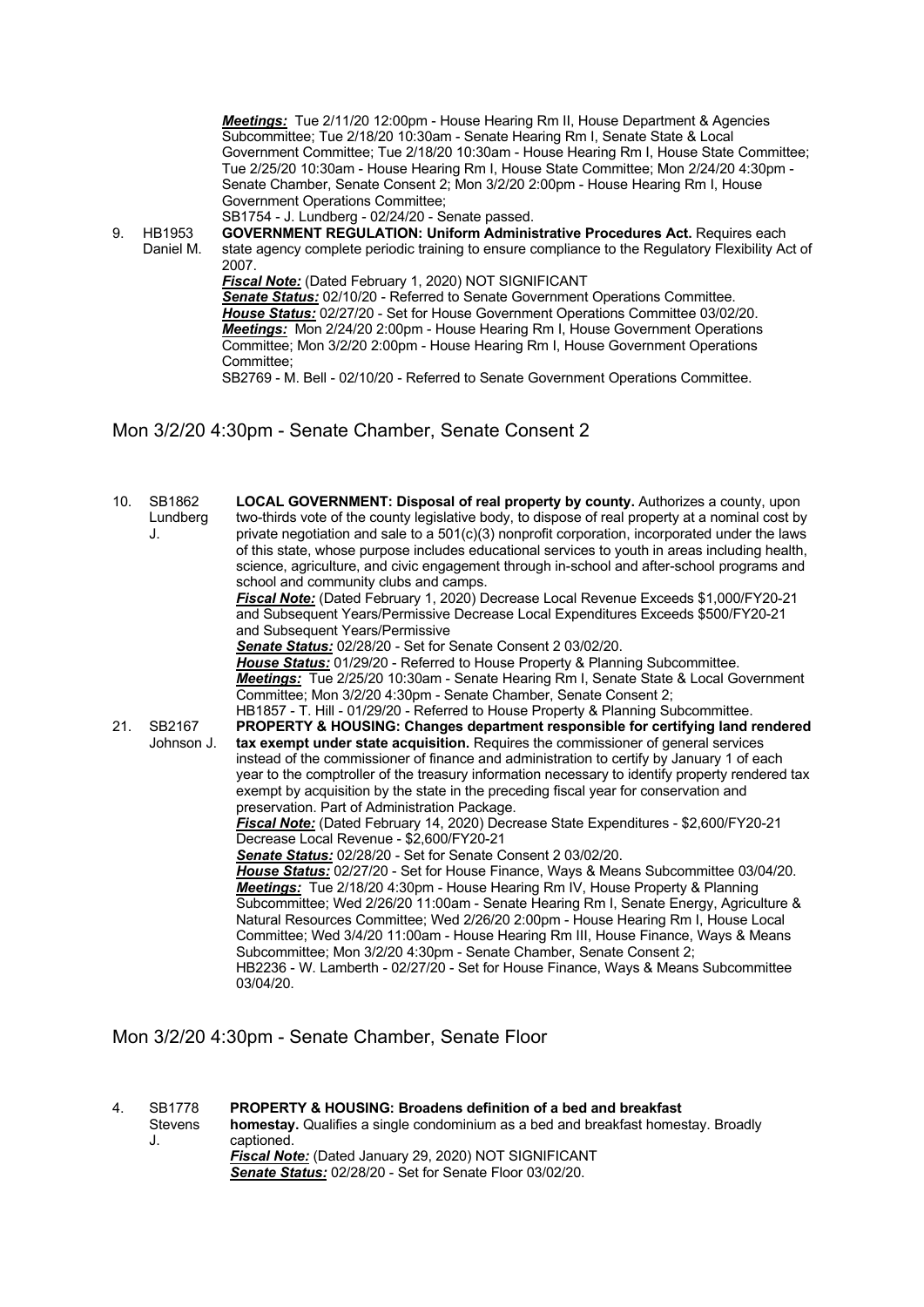*House Status:* 02/27/20 - Set for House Property & Planning Subcommittee 03/03/20. *Meetings:* Tue 2/25/20 1:00pm - Senate Hearing Rm I, Senate Commerce & Labor Committee; Tue 3/3/20 4:30pm - House Hearing Rm IV, House Property & Planning Subcommittee; Mon 3/2/20 4:30pm - Senate Chamber, Senate Floor; HB1830 - C. Boyd - 02/27/20 - Set for House Property & Planning Subcommittee 03/03/20. 10. SB2058 Niceley F. **LOCAL GOVERNMENT: Redefines blighted area for purposes of redevelopment projects by housing authorities.** Revises the definition of "blighted area" for purposes of redevelopment projects by housing authorities to include language that specifies that a blighted area does not include land used primarily in the production of agriculture. *Fiscal Note:* (Dated February 13, 2020) Other Fiscal Impact The extent and timing of any permissive decrease in local government revenue and expenditures cannot reasonably be determined due to multiple unknown factors. *Senate Status:* 02/28/20 - Set for Senate Floor 03/02/20. *House Status:* 01/31/20 - Referred to House Constitutional Protections & Sentencing Subcommittee. *Meetings:* Tue 2/25/20 3:00pm - Senate Hearing Rm I, Senate Judiciary Committee; Mon 3/2/20 4:30pm - Senate Chamber, Senate Floor; HB1880 - D. Carr - 01/31/20 - Referred to House Constitutional Protections & Sentencing Subcommittee.

#### Mon 3/2/20 5:00pm - House Chamber, House Consent

HEADER: The House will take up the following memorializing resolutions on consent: HR237-240, HR242-243, HJR934-953, HJR955-968, SJR979-988 and SJR990-1005.

| 9.  | HB2213<br>Lamberth<br>W. | <b>PROFESSIONS &amp; LICENSURE: Changes requirements for persons who have an</b><br>ownership interest in an appraisal management company. Extends the requirement for<br>review of persons owning interest in an appraisal management company to all persons rather<br>than just those owning more than ten percent (10%) of an appraisal management company.<br>Broadly captioned.<br>Fiscal Note: (Dated February 12, 2020) NOT SIGNIFICANT<br>Senate Status: 02/24/20 - Senate passed.<br>House Status: 02/28/20 - Set for House Consent 03/02/20.<br>Meetings: Tue 2/18/20 1:00pm - Senate Hearing Rm I, Senate Commerce & Labor<br>Committee; Tue 2/18/20 3:00pm - House Hearing Rm III, House Business Subcommittee;<br>Tue 2/25/20 1:30pm - House Hearing Rm I, House Commerce Committee; Mon 2/24/20<br>4:30pm - Senate Chamber, Senate Consent 2; Thu 2/27/20 8:00am - House Hearing Rm I,<br>House Calendar & Rules Committee; Mon 3/2/20 5:00pm - House Chamber, House Consent; |
|-----|--------------------------|---------------------------------------------------------------------------------------------------------------------------------------------------------------------------------------------------------------------------------------------------------------------------------------------------------------------------------------------------------------------------------------------------------------------------------------------------------------------------------------------------------------------------------------------------------------------------------------------------------------------------------------------------------------------------------------------------------------------------------------------------------------------------------------------------------------------------------------------------------------------------------------------------------------------------------------------------------------------------------------------|
| 28. | HB1762<br>Daniel M.      | SB2144 - J. Johnson - 02/24/20 - Senate passed.<br><b>GOVERNMENT ORGANIZATION: Sunset - real estate commission.</b> Extends the real<br>estate commission to June 30, 2024.<br>Fiscal Note: (Dated January 20, 2020) NOT SIGNIFICANT<br>Senate Status: 02/24/20 - Senate passed.<br><b>House Status:</b> 02/28/20 - Set for House Consent 03/02/20.<br>Meetings: Wed 2/19/20 8:30am - Senate Hearing Rm I, Senate Government Operations<br>Consent Calendar; Mon 2/24/20 2:00pm - House Hearing Rm I, House Government<br>Operations Committee Consent Calendar; Mon 2/24/20 4:30pm - Senate Chamber, Senate<br>Consent 2; Thu 2/27/20 8:00am - House Hearing Rm I, House Calendar & Rules Committee<br>Consent; Mon 3/2/20 5:00pm - House Chamber, House Consent;<br>SB1684 - K. Roberts - 02/24/20 - Senate passed.                                                                                                                                                                       |

#### Mon 3/2/20 5:00pm - House Chamber, House Floor

6. HB1914 Carter M. **TRANSPORTATION GENERAL: Easements on private property.** Restricts the width of a private easement or right-of-way to 20 feet. Adds provision that specifies that in counties with a metropolitan form of government, the maximum permissible width for an easement or rightof-way is 15 feet. Authorizes the court to award attorney fees to the defending landowner in an action for an easement or right-of-way brought by a private person owning land obstructed entirely from a public road by the intervening land of another person. Makes other changes regarding private easements.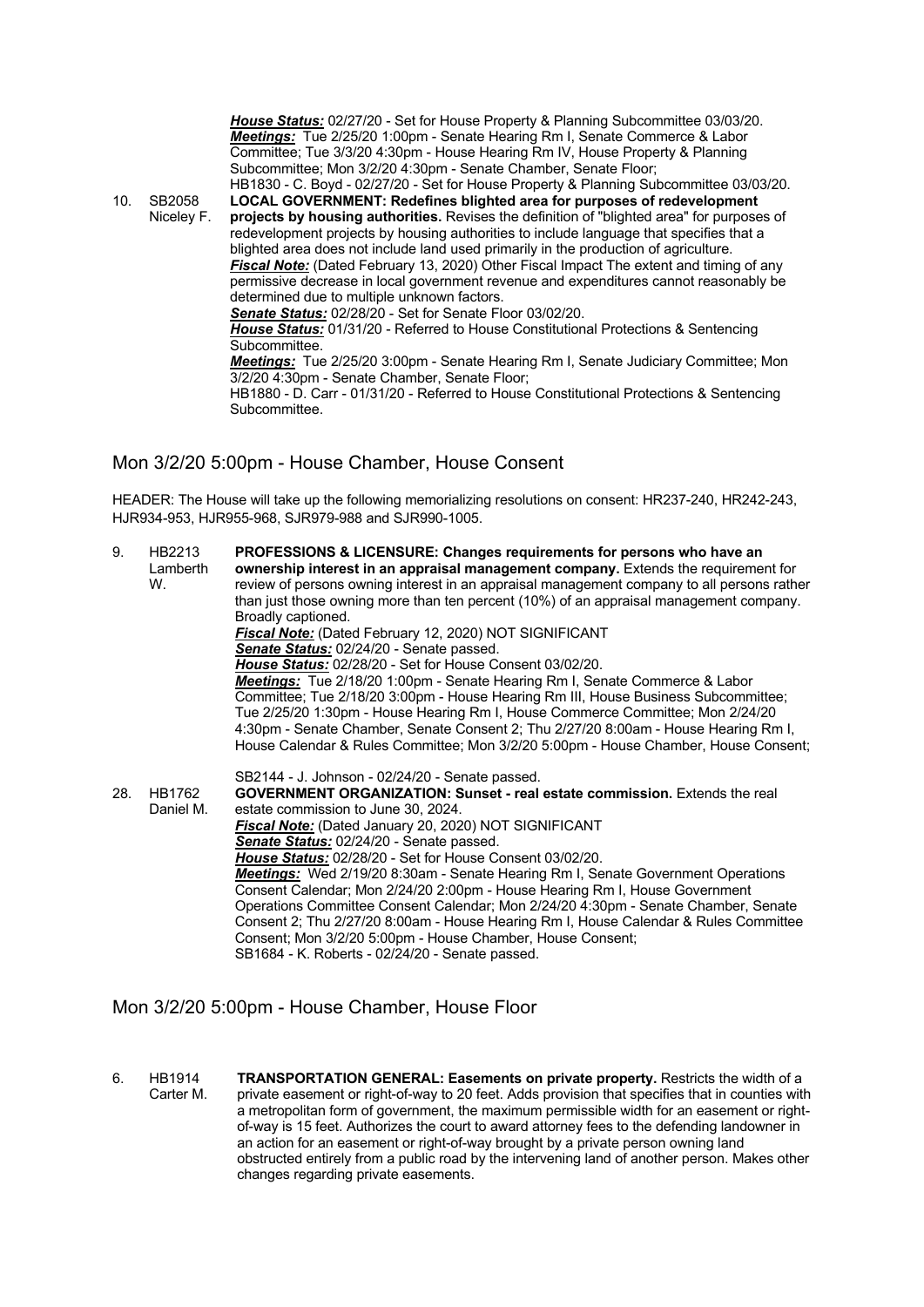*Amendment Summary:* House Judiciary Committee amendment 1 (014786) deletes and replaces all language after the enacting clause, such that the only substantive change is restricting the width of a private easement or right-of-way for the purpose of ingress and egress and extending utility lines to 15 feet in counties with a metropolitan form of government and to 25 feet for all others.

*Fiscal Note:* (Dated February 1, 2020) NOT SIGNIFICANT

*Senate Status:* 02/26/20 - Set for Senate Judiciary Committee 03/03/20.

*House Status:* 02/28/20 - Set for House Floor 03/02/20.

*Meetings:* Tue 2/11/20 3:00pm - House Hearing Rm II, House Civil Justice Subcommittee; Wed 2/19/20 3:30pm - House Hearing Rm I, House Judiciary Committee; Tue 3/3/20 3:00pm - Senate Hearing Rm I, Senate Judiciary Committee; Thu 2/27/20 8:00am - House Hearing Rm I, House Calendar & Rules Committee; Mon 3/2/20 5:00pm - House Chamber, House Floor;

SB1896 - T. Gardenhire - 02/26/20 - Set for Senate Judiciary Committee 03/03/20.

## Tue 3/3/20 8:30am - Senate Hearing Rm I, Senate Finance, Ways & Means **Committee**

HEADER: The committee will have Expansion Requests and a budget hearing by the TN Department of Treasury. MEMBERS: CHAIR B. Watson (R); VICE CHAIR J. Stevens (R); 2ND VICE CHAIR J. Hensley (R); J. Yarbro (D); K. Yager (R); B. Kelsey (R); J. Johnson (R); F. Haile (R); B. Gilmore (D); T. Gardenhire (R); R. Briggs (R)

| 3 <sub>1</sub> | SB2074<br>Pody M. | PUBLIC FINANCE: Allows agencies to use reserve funds to cover deficits. Allows an<br>agency, defined as a regulatory board, commission, or entity administratively attached to the<br>division of regulatory boards within the department of commerce and insurance or the division<br>of health related boards with the department of health, to use up to ten percent (10%) of their<br>reserve funds to cover an operating deficit. Establishes requirements of the agency regarding<br>their financial status and use of their reserve. Broadly captioned.<br>Fiscal Note: (Dated February 16, 2020) NOT SIGNIFICANT<br>Senate Status: 02/26/20 - Set for Senate Finance, Ways & Means Committee 03/03/20.<br>House Status: 02/27/20 - Set for House State Committee 03/03/20.<br>Meetings: Tue 2/18/20 12:00pm - House Hearing Rm II, House Department & Agencies<br>Subcommittee; Tue 2/25/20 10:30am - House Hearing Rm I, House State Committee; Tue<br>3/3/20 8:30am - Senate Hearing Rm I, Senate Finance, Ways & Means Committee; Tue 3/3/20<br>10:30am - House Hearing Rm I, House State Committee;<br>HB1949 - M. Daniel - 02/27/20 - Set for House State Committee 03/03/20. |
|----------------|-------------------|--------------------------------------------------------------------------------------------------------------------------------------------------------------------------------------------------------------------------------------------------------------------------------------------------------------------------------------------------------------------------------------------------------------------------------------------------------------------------------------------------------------------------------------------------------------------------------------------------------------------------------------------------------------------------------------------------------------------------------------------------------------------------------------------------------------------------------------------------------------------------------------------------------------------------------------------------------------------------------------------------------------------------------------------------------------------------------------------------------------------------------------------------------------------------------------------|
| 5.             | SB2372            | TAXES BUSINESS: TACIR to study and make recommendations regarding privilege                                                                                                                                                                                                                                                                                                                                                                                                                                                                                                                                                                                                                                                                                                                                                                                                                                                                                                                                                                                                                                                                                                                |
|                | Reeves<br>S.      | taxes on development. Directs the TACIR to perform a study and make recommendations<br>regarding privilege taxes on development, which are sometimes referred to impact fees,<br>development taxes, or adequate facilities taxes.                                                                                                                                                                                                                                                                                                                                                                                                                                                                                                                                                                                                                                                                                                                                                                                                                                                                                                                                                          |
|                |                   | Fiscal Note: (Dated February 7, 2020) NOT SIGNIFICANT                                                                                                                                                                                                                                                                                                                                                                                                                                                                                                                                                                                                                                                                                                                                                                                                                                                                                                                                                                                                                                                                                                                                      |
|                |                   | Senate Status: 02/26/20 - Set for Senate Finance, Ways & Means Committee 03/03/20.<br>House Status: 02/27/20 - Set for House Finance, Ways & Means Subcommittee 03/04/20.<br>Meetings: Tue 2/25/20 9:00am - Senate Hearing Rm I, Senate Finance Revenue                                                                                                                                                                                                                                                                                                                                                                                                                                                                                                                                                                                                                                                                                                                                                                                                                                                                                                                                    |
|                |                   | Subcommittee; Wed 2/26/20 11:00am - House Hearing Rm III, House Finance, Ways & Means<br>Subcommittee; Tue 3/3/20 8:30am - Senate Hearing Rm I, Senate Finance, Ways & Means<br>Committee; Wed 3/4/20 11:00am - House Hearing Rm III, House Finance, Ways & Means                                                                                                                                                                                                                                                                                                                                                                                                                                                                                                                                                                                                                                                                                                                                                                                                                                                                                                                          |
|                |                   | Subcommittee;<br>HB2453 - M. Sparks - 02/27/20 - Set for House Finance, Ways & Means Subcommittee<br>03/04/20.                                                                                                                                                                                                                                                                                                                                                                                                                                                                                                                                                                                                                                                                                                                                                                                                                                                                                                                                                                                                                                                                             |

#### Tue 3/3/20 9:00am - House Hearing Rm II, House Agriculture & Natural Resources **Subcommittee**

MEMBERS: CHAIR A. Holt (R); J. Chism (D); M. Stewart (D); J. Shaw (D); S. Cepicky (R); M. Carter (R); C. Todd (R); B. Hulsey (R); C. Halford (R); R. Grills (R)

8. HB2546 Potts J. **ENVIRONMENT & NATURE: Notification of lead-based paint abatement.** Prohibits the commissioner of agriculture to require a person provide notice of the commencement of leadbased paint abatement activities more than seven days before beginning the abatement activities.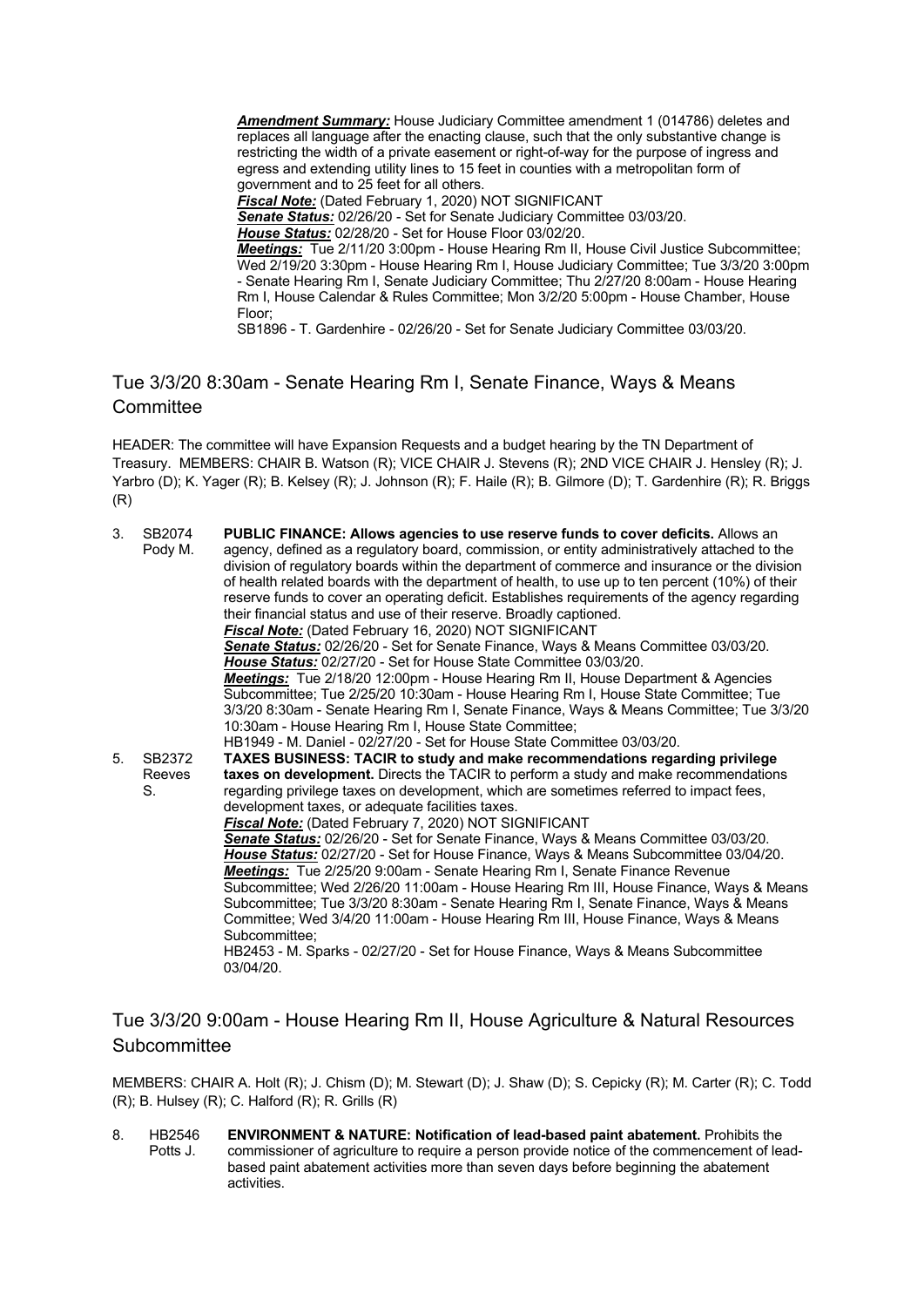*Fiscal Note:* (Dated February 6, 2020) NOT SIGNIFICANT

*Senate Status:* 02/26/20 - Set for Senate Energy, Agriculture & Natural Resources Committee  $03/04/20.$ 

*House Status:* 02/27/20 - Set for House Agriculture & Natural Resources Subcommittee 03/03/20.

*Meetings:* Wed 3/4/20 11:30am - Senate Hearing Rm I, Senate Energy, Agriculture & Natural Resources Committee; Tue 3/3/20 9:00am - House Hearing Rm II, House Agriculture & Natural Resources Subcommittee;

SB2436 - B. Gilmore - 02/26/20 - Set for Senate Energy, Agriculture & Natural Resources Committee 03/04/20.

16. HB845 Todd C. **ENVIRONMENT & NATURE: Regulatory oversight regarding effluents when federal government lacks funds.** Requires state assume regulatory oversight over effluents during periods when the federal government lacks adequate funds to exercise such responsibilities. *Fiscal Note:* (Dated March 14, 2019) NOT SIGNIFICANT

*Senate Status:* 02/26/20 - Set for Senate Energy, Agriculture & Natural Resources Committee 03/04/20.

*House Status:* 02/27/20 - Set for House Agriculture & Natural Resources Subcommittee 03/03/20.

*Meetings:* Tue 3/19/19 12:00pm - House Hearing Rm II, House Agriculture & Natural Resources Subcommittee; Wed 3/4/20 11:30am - Senate Hearing Rm I, Senate Energy, Agriculture & Natural Resources Committee; Tue 3/3/20 9:00am - House Hearing Rm II, House Agriculture & Natural Resources Subcommittee;

SB811 - E. Jackson - 02/26/20 - Set for Senate Energy, Agriculture & Natural Resources Committee 03/04/20.

Tue 3/3/20 9:00am - House Hearing Rm III, House Safety & Funding Subcommittee

MEMBERS: CHAIR T. Weaver (R); D. Carr (R); D. Howell (R); L. Lamar (D); J. Potts (D); L. Russell (R); B. Griffey (R)

4. HB1616 Hulsey B. **TRANSPORTATION VEHICLES: Use of wireless telecommunications devices while operating a motor vehicle.** Exempts operators of taxis and transportation network company drivers from the prohibition on physically holding a wireless telecommunication device while operating a motor vehicle.

*Fiscal Note:* (Dated January 14, 2020) Decrease State Revenue Exceeds \$4,000/FY20-21 and Subsequent Years Decrease Local Revenue Exceeds \$800/FY20-21 and Subsequent Years

*Senate Status:* 01/23/20 - Referred to Senate Transportation. *House Status:* 02/27/20 - Set for House Safety & Funding Subcommittee 03/03/20. *Meetings:* Tue 2/18/20 9:00am - House Hearing Rm III, House Safety & Funding Subcommittee; Tue 3/3/20 9:00am - House Hearing Rm III, House Safety & Funding Subcommittee;

SB1748 - J. Lundberg - 01/23/20 - Referred to Senate Transportation.

Tue 3/3/20 9:00am - Senate Hearing Rm I, Senate Finance Revenue Subcommittee

HEADER: The subcommittee will meet immediately following the Finance, Ways & Means Committee. MEMBERS: CHAIR J. Hensley (R); VICE CHAIR T. Gardenhire (R); B. Gilmore (D); F. Haile (R); K. Yager (R)

15. SB2510 Dickerson S. **LOCAL GOVERNMENT: Allows metropolitan governments to use surplus revenue for county purposes.** Removes requirement that surplus revenue retained by the metropolitan government only be used as a reserve fund for future debt service requirements and instead allows surplus to be used for any county purposes. Broadly captioned. *Fiscal Note:* (Dated February 20, 2020) Other Fiscal Impact A permissive shift in surplus revenues up to \$3,020,600 within Davidson County from debt service to other county purposes. *Senate Status:* 02/26/20 - Set for Senate Finance Revenue Subcommittee 03/03/20. *House Status:* 02/11/20 - Referred to House Cities & Counties Subcommittee. *Meetings:* Tue 2/25/20 9:00am - Senate Hearing Rm I, Senate Finance Revenue Subcommittee; Tue 3/3/20 9:00am - Senate Hearing Rm I, Senate Finance Revenue Subcommittee; HB2092 - D. Jernigan - 02/11/20 - Referred to House Cities & Counties Subcommittee. 18. SB1158 **TAXES SALES: Share of state sales and use tax revenue deposited to the state**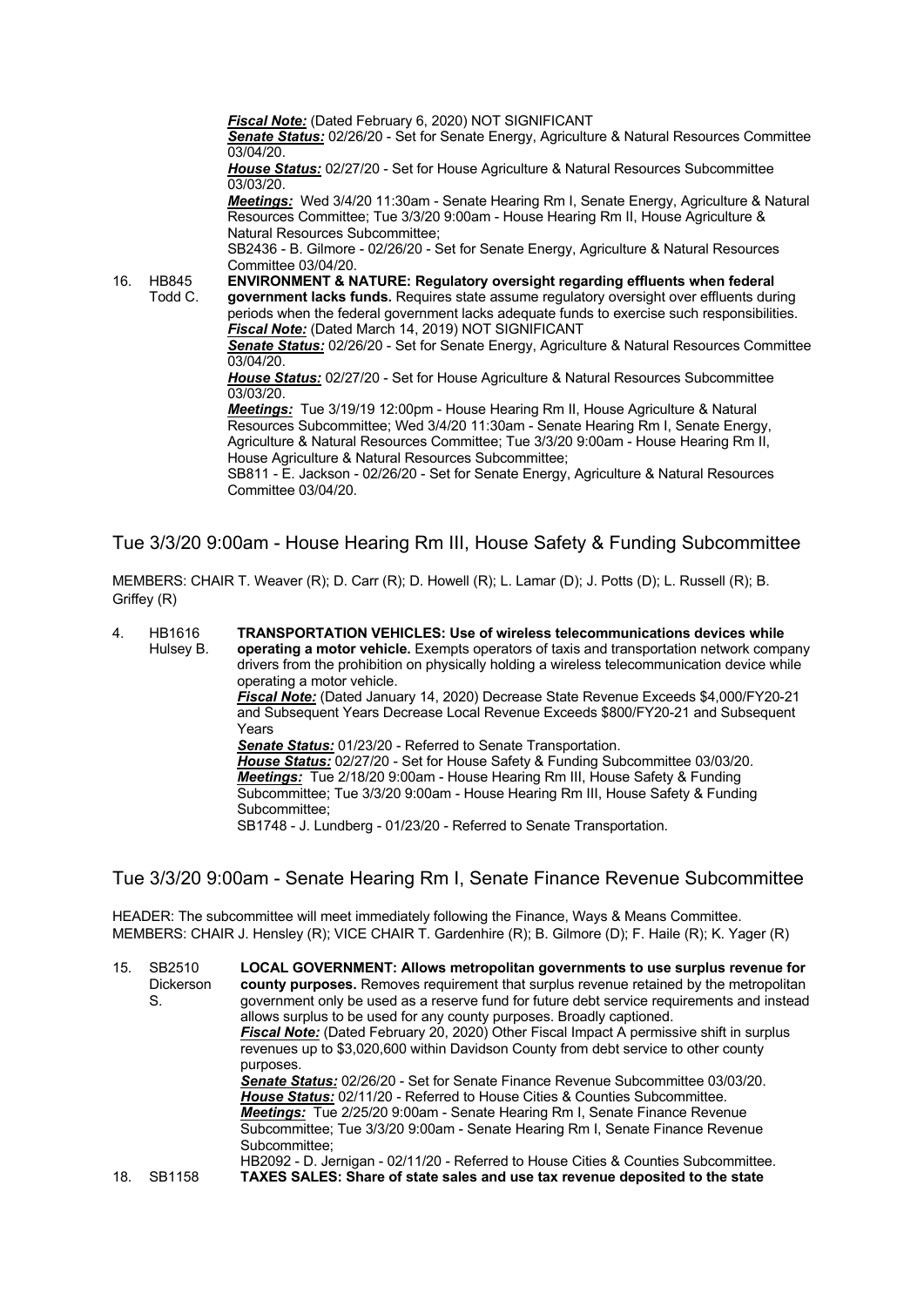Jackson E. **general fund.** Decreases the amount of the share of state sales and use tax revenue deposited to the state general fund from 29.0141 percent to 28.5262 percent. Increases the share amount appropriated to municipalities from 4.6030 percent to 5.0909 percent. *Fiscal Note:* (Dated March 8, 2019) Increase State Revenue - \$359,300/Municipal Technical Advisory Service Decrease State Revenue - \$37,196,700/General Fund Increase Local Revenue - \$36,837,400 *Senate Status:* 02/26/20 - Set for Senate Finance Revenue Subcommittee 03/03/20. *House Status:* 02/13/19 - Referred to House Finance, Ways & Means Subcommittee. *Meetings:* Tue 3/12/19 9:30am - Senate Hearing Rm I, Senate Finance Revenue Subcommittee; Tue 3/3/20 9:00am - Senate Hearing Rm I, Senate Finance Revenue Subcommittee;

HB1007 - D. Carr - 02/13/19 - Referred to House Finance, Ways & Means Subcommittee.

#### Tue 3/3/20 10:30am - House Hearing Rm I, House State Committee

HEADER: The committee will have a FY 20-21 Budget Presentation by Executive Director Beverly L. Watts with the TN Human Rights Commission. MEMBERS: CHAIR K. Keisling (R); VICE CHAIR R. Eldridge (R); C. Todd (R); P. Marsh (R); J. Moon (R); J. Powell (D); B. Ramsey (R); J. Reedy (R); J. Shaw (D); R. Staples (D); R. Tillis (R); H. Love Jr. (D); M. Littleton (R); J. Lafferty (R); B. Beck (D); R. Bricken (R); G. Casada (R); A. Farmer (R); C. Halford (R); G. Hicks (R); B. Hulsey (R)

| 5.  | HB1949<br>Daniel M.      | PUBLIC FINANCE: Allows agencies to use reserve funds to cover deficits. Allows an<br>agency, defined as a regulatory board, commission, or entity administratively attached to the<br>division of regulatory boards within the department of commerce and insurance or the<br>division of health related boards with the department of health, to use up to ten percent<br>(10%) of their reserve funds to cover an operating deficit. Establishes requirements of the<br>agency regarding their financial status and use of their reserve. Broadly captioned.<br>Fiscal Note: (Dated February 16, 2020) NOT SIGNIFICANT<br>Senate Status: 02/26/20 - Set for Senate Finance, Ways & Means Committee 03/03/20.<br>House Status: 02/27/20 - Set for House State Committee 03/03/20.<br>Meetings: Tue 2/18/20 12:00pm - House Hearing Rm II, House Department & Agencies<br>Subcommittee; Tue 2/25/20 10:30am - House Hearing Rm I, House State Committee; Tue<br>3/3/20 8:30am - Senate Hearing Rm I, Senate Finance, Ways & Means Committee; Tue<br>3/3/20 10:30am - House Hearing Rm I, House State Committee;                                                                                                                                                                                                                 |
|-----|--------------------------|---------------------------------------------------------------------------------------------------------------------------------------------------------------------------------------------------------------------------------------------------------------------------------------------------------------------------------------------------------------------------------------------------------------------------------------------------------------------------------------------------------------------------------------------------------------------------------------------------------------------------------------------------------------------------------------------------------------------------------------------------------------------------------------------------------------------------------------------------------------------------------------------------------------------------------------------------------------------------------------------------------------------------------------------------------------------------------------------------------------------------------------------------------------------------------------------------------------------------------------------------------------------------------------------------------------------------------|
|     |                          | SB2074 - M. Pody - 02/26/20 - Set for Senate Finance, Ways & Means Committee 03/03/20.                                                                                                                                                                                                                                                                                                                                                                                                                                                                                                                                                                                                                                                                                                                                                                                                                                                                                                                                                                                                                                                                                                                                                                                                                                          |
| 14. | HB2241<br>Lamberth<br>W. | JUDICIARY: Expands requirements for recovery of reasonable expenses and<br>attorney's fees in contested case hearings. Allows a hearing officer or administrative law<br>judge in a contested case hearing to order the state agency who issued a notice pay the<br>party issued the notice if the party issued the notice substantially prevails on the merits of all<br>allegations in the notice and the hearing officer or administrative law judge finds the state<br>agency issued the notice to harass, cause unnecessary delay, or cause needless expense to<br>the party issued the notice. Requires license and certificate holders to pay actual and<br>reasonable costs incurred by the division of health related boards for judicial reviews of<br>agency decisions in contested cases. Part of Administration Package.<br><b>Fiscal Note:</b> (Dated February 22, 2020) NOT SIGNIFICANT<br><b>Senate Status:</b> 02/10/20 - Referred to Senate Government Operations Committee.<br>House Status: 02/27/20 - Set for House State Committee 03/03/20.<br>Meetings: Tue 2/25/20 12:00pm - House Hearing Rm II, House Department & Agencies<br>Subcommittee; Tue 3/3/20 10:30am - House Hearing Rm I, House State Committee;<br>SB2172 - J. Johnson - 02/10/20 - Referred to Senate Government Operations Committee. |
| 17. | HB2805                   | <b>GOVERNMENT REGULATION: Exemption from rules or policies by members of board</b>                                                                                                                                                                                                                                                                                                                                                                                                                                                                                                                                                                                                                                                                                                                                                                                                                                                                                                                                                                                                                                                                                                                                                                                                                                              |
|     | Terry B.                 | or commission. Prohibits any board, commission, council, committee, authority, task force,<br>or other similar multi-member governmental entity created by statute and subject to review to<br>promulgate rules, adopt policies or guidelines, or issue statements that exempt members of<br>the entities from the requirements of such rules, policies, guidelines, or statements solely by<br>virtue of their status as members of such entities.<br>Fiscal Note: (Dated February 18, 2020) NOT SIGNIFICANT<br>Senate Status: 02/26/20 - Set for Senate State & Local Government Committee 03/03/20.<br>House Status: 02/27/20 - Set for House State Committee 03/03/20.<br>Meetings: Tue 2/25/20 10:30am - Senate Hearing Rm I, Senate State & Local Government<br>Committee; Tue 2/25/20 12:00pm - House Hearing Rm II, House Department & Agencies<br>Subcommittee; Tue 3/3/20 10:30am - Senate Hearing Rm I, Senate State & Local<br>Government Committee; Tue 3/3/20 10:30am - House Hearing Rm I, House State<br>Committee;<br>SB2631 - D. White - 02/26/20 - Set for Senate State & Local Government Committee                                                                                                                                                                                                         |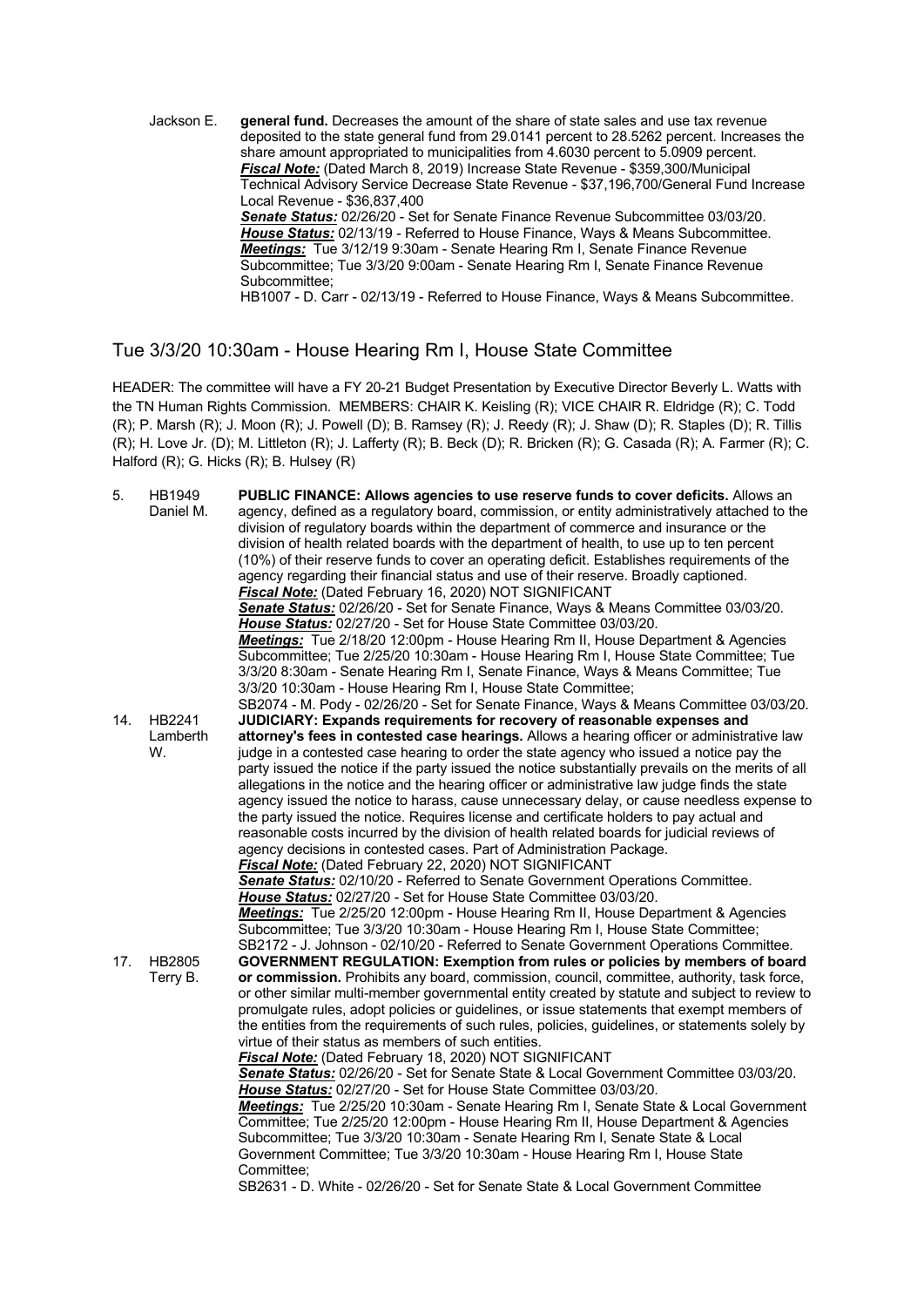03/03/20.

31. HB1799 Ramsey B. **PROFESSIONS & LICENSURE: Changes licensing requirements concerning the sale of alcoholic beverages.** Removes residency requirements for individuals applying for retail licenses for the sale of alcoholic beverages. Allows corporations to receive retail licenses from the commission unless an individual officer, director, or stockholder in the corporation has individually applied for such retail license. Prohibits persons owning stock from having interest as partner or otherwise in any business licensed to distribute alcohol. *Fiscal Note:* (Dated February 22, 2020) NOT SIGNIFICANT *Senate Status:* 02/26/20 - Set for Senate State & Local Government Committee 03/03/20. *House Status:* 02/27/20 - Set for House State Committee 03/03/20. *Meetings:* Tue 2/25/20 12:00pm - House Hearing Rm II, House Department & Agencies Subcommittee; Tue 3/3/20 10:30am - Senate Hearing Rm I, Senate State & Local Government Committee; Tue 3/3/20 10:30am - House Hearing Rm I, House State Committee; SB2478 - S. Dickerson - 02/26/20 - Set for Senate State & Local Government Committee 03/03/20.

# Tue 3/3/20 10:30am - Senate Hearing Rm I, Senate State & Local Government **Committee**

HEADER: The committee will have budget hearings by the TN Department of General Services, TN Department of Human Resources, TN Department of Corrections and the TN Department of Military. MEMBERS: CHAIR S. Dickerson (R); VICE CHAIR R. Briggs (R); 2ND VICE CHAIR T. Gardenhire (R); E. Jackson (R); B. Kelsey (R); S. Reeves (R); D. White (R); K. Yager (R); J. Yarbro (D)

| 15. | SB321<br>Jackson E. | TAXES PROPERTY: Requirement of notice from the delinguent tax attorney relative to<br><b>property tax.</b> Requires the delinguent tax attorney to pose a copy of the proceeding and<br>send a copy by first-class mail addressed to occupant at the last known municipal address of<br>the parcel. Declares that all notices to all owners and interested parties must be detailed by<br>the delinquent tax attorney.                                                                                                                                                                                                                                                                                                                                                                                                                                                                                                                                                                                                                                                                                                                                                                                                                                          |
|-----|---------------------|-----------------------------------------------------------------------------------------------------------------------------------------------------------------------------------------------------------------------------------------------------------------------------------------------------------------------------------------------------------------------------------------------------------------------------------------------------------------------------------------------------------------------------------------------------------------------------------------------------------------------------------------------------------------------------------------------------------------------------------------------------------------------------------------------------------------------------------------------------------------------------------------------------------------------------------------------------------------------------------------------------------------------------------------------------------------------------------------------------------------------------------------------------------------------------------------------------------------------------------------------------------------|
|     |                     | Amendment Summary: House Local Committee amendment 1 (006265) deletes and<br>rewrites all language after the enacting clause such that the only substantive changes (1)<br>establish exact wording for notice which is to be furnished by the delinguent tax attorney;<br>and (2) specify how certain charges and costs incurred by the delinguent tax attorney should<br>be treated on a tax lien.                                                                                                                                                                                                                                                                                                                                                                                                                                                                                                                                                                                                                                                                                                                                                                                                                                                             |
|     |                     | Fiscal Note: (Dated March 9, 2019) Other Fiscal Impact A precise fiscal impact to local<br>government revenue cannot reasonably be determined due to multiple unknown factors.<br>Senate Status: 02/26/20 - Set for Senate State & Local Government Committee 03/03/20.<br>House Status: 02/27/20 - Set for House Finance, Ways & Means Subcommittee 03/04/20.<br>Meetings: Wed 3/13/19 11:00am - House Hearing Rm I, House Property & Planning<br>Subcommittee; Wed 3/20/19 2:00pm - House Hearing Rm I, House Local Committee; Wed<br>3/27/19 11:00am - House Hearing Rm III, House Finance, Ways & Means Subcommittee;<br>Tue 3/26/19 10:30am - Senate Hearing Rm I, Senate State & Local Government Committee;<br>Tue 4/2/19 10:30am - Senate Hearing Rm I, Senate State & Local Government Committee;<br>Tue 4/9/19 9:30am - Senate Hearing Rm I, Senate State & Local Government Committee;<br>Wed 4/10/19 11:00am - House Hearing Rm III, House Finance, Ways & Means<br>Subcommittee; Tue 3/3/20 10:30am - Senate Hearing Rm I, Senate State & Local<br>Government Committee; Wed 3/4/20 11:00am - House Hearing Rm III, House Finance,<br>Ways & Means Subcommittee;<br>HB543 - M. White - 02/27/20 - Set for House Finance, Ways & Means Subcommittee |
| 16. | SB1576<br>Yager K.  | 03/04/20.<br>PUBLIC FINANCE: Issuance of bonds by THDA. Increases the maximum aggregate<br>principal amount for which the THDA may issue bonds and notes at any one time from \$2.93<br>billion to \$5 billion.<br>Fiscal Note: (Dated January 15, 2020) NOT SIGNIFICANT<br>Senate Status: 02/26/20 - Set for Senate State & Local Government Committee 03/03/20.<br>House Status: 02/24/20 - House passed.<br>Meetings: Tue 1/28/20 10:30am - Senate Hearing Rm I, Senate State & Local Government<br>Committee; Tue 2/4/20 4:30pm - House Hearing Rm IV, House Property & Planning                                                                                                                                                                                                                                                                                                                                                                                                                                                                                                                                                                                                                                                                            |
|     |                     | Subcommittee; Wed 2/12/20 2:00pm - House Hearing Rm I, House Local Committee; Thu<br>2/20/20 8:30am - House Hearing Rm I, House Calendar & Rules Committee; Mon 2/24/20<br>5:00pm - House Chamber, House Floor; Tue 3/3/20 10:30am - Senate Hearing Rm I, Senate<br>State & Local Government Committee;<br>HB1622 - C. Baum - 02/24/20 - House passed.                                                                                                                                                                                                                                                                                                                                                                                                                                                                                                                                                                                                                                                                                                                                                                                                                                                                                                          |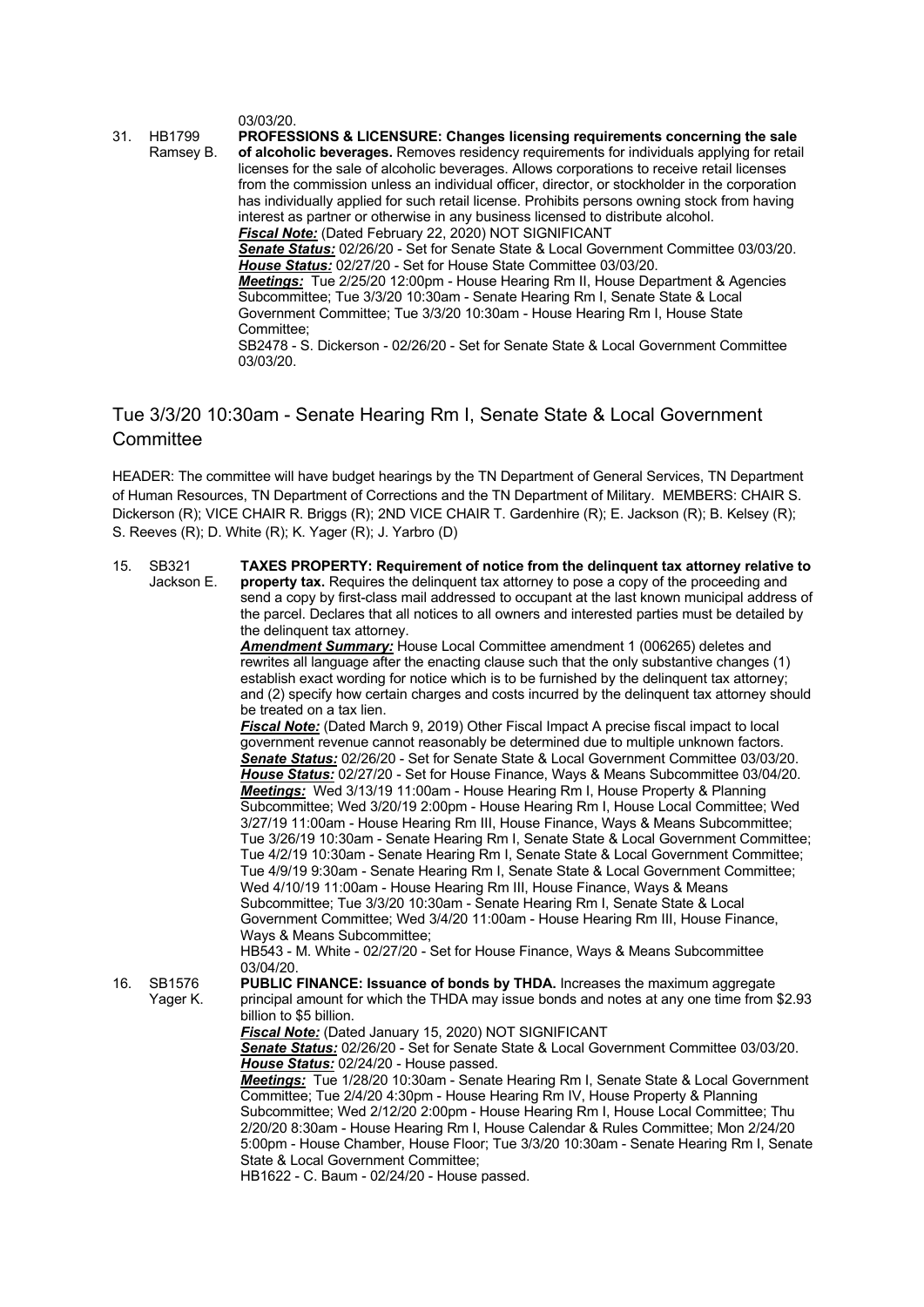| 27. | SB2631<br>White D.               | <b>GOVERNMENT REGULATION: Exemption from rules or policies by members of board</b><br>or commission. Prohibits any board, commission, council, committee, authority, task force,<br>or other similar multi-member governmental entity created by statute and subject to review<br>to promulgate rules, adopt policies or guidelines, or issue statements that exempt members<br>of the entities from the requirements of such rules, policies, guidelines, or statements solely<br>by virtue of their status as members of such entities.<br>Fiscal Note: (Dated February 18, 2020) NOT SIGNIFICANT<br>Senate Status: 02/26/20 - Set for Senate State & Local Government Committee 03/03/20.<br>House Status: 02/27/20 - Set for House State Committee 03/03/20.<br>Meetings: Tue 2/25/20 10:30am - Senate Hearing Rm I, Senate State & Local Government<br>Committee; Tue 2/25/20 12:00pm - House Hearing Rm II, House Department & Agencies<br>Subcommittee; Tue 3/3/20 10:30am - Senate Hearing Rm I, Senate State & Local<br>Government Committee; Tue 3/3/20 10:30am - House Hearing Rm I, House State<br>Committee:                                                                                               |
|-----|----------------------------------|-------------------------------------------------------------------------------------------------------------------------------------------------------------------------------------------------------------------------------------------------------------------------------------------------------------------------------------------------------------------------------------------------------------------------------------------------------------------------------------------------------------------------------------------------------------------------------------------------------------------------------------------------------------------------------------------------------------------------------------------------------------------------------------------------------------------------------------------------------------------------------------------------------------------------------------------------------------------------------------------------------------------------------------------------------------------------------------------------------------------------------------------------------------------------------------------------------------------------|
| 30. | SB1825<br>Kelsey B.              | HB2805 - B. Terry - 02/27/20 - Set for House State Committee 03/03/20.<br>PROPERTY & HOUSING: Subdivision regulations - sale of land prior to final<br>subdivision plat approval. Permits an owner or agent of the owner of land to sell, agree to<br>sell, or negotiate to sell the land by reference to a subdivision plat before the final<br>subdivision plat is approved by the planning commission<br><b>Fiscal Note:</b> (Dated February 5, 2020) Other Fiscal Impact In the event local governments<br>are required to provide infrastructure improvements to subdivision plats, the proposed<br>legislation will result in a mandatory increase in local expenditures, the timing and extent of<br>which cannot reasonably be determined.*<br>Senate Status: 02/26/20 - Set for Senate State & Local Government Committee 03/03/20.<br>House Status: 01/31/20 - Referred to House Property & Planning Subcommittee.                                                                                                                                                                                                                                                                                            |
|     |                                  | Meetings: Tue 2/11/20 10:30am - Senate Hearing Rm I, Senate State & Local Government<br>Committee; Tue 2/18/20 10:30am - Senate Hearing Rm I, Senate State & Local Government<br>Committee; Tue 2/25/20 10:30am - Senate Hearing Rm I, Senate State & Local Government<br>Committee; Tue 3/3/20 10:30am - Senate Hearing Rm I, Senate State & Local Government<br>Committee:                                                                                                                                                                                                                                                                                                                                                                                                                                                                                                                                                                                                                                                                                                                                                                                                                                            |
| 40. | SB2478<br><b>Dickerson</b><br>S. | HB1969 - E. Helton - 01/31/20 - Referred to House Property & Planning Subcommittee.<br>PROFESSIONS & LICENSURE: Changes licensing requirements concerning the sale<br>of alcoholic beverages. Removes residency requirements for individuals applying for retail<br>licenses for the sale of alcoholic beverages. Allows corporations to receive retail licenses<br>from the commission unless an individual officer, director, or stockholder in the corporation<br>has individually applied for such retail license. Prohibits persons owning stock from having<br>interest as partner or otherwise in any business licensed to distribute alcohol.<br>Fiscal Note: (Dated February 22, 2020) NOT SIGNIFICANT<br>Senate Status: 02/26/20 - Set for Senate State & Local Government Committee 03/03/20.<br>House Status: 02/27/20 - Set for House State Committee 03/03/20.<br>Meetings: Tue 2/25/20 12:00pm - House Hearing Rm II, House Department & Agencies<br>Subcommittee; Tue 3/3/20 10:30am - Senate Hearing Rm I, Senate State & Local<br>Government Committee; Tue 3/3/20 10:30am - House Hearing Rm I, House State<br>Committee;<br>HB1799 - B. Ramsey - 02/27/20 - Set for House State Committee 03/03/20. |

# Tue 3/3/20 12:00pm - House Hearing Rm II, House Department & Agencies **Subcommittee**

MEMBERS: CHAIR B. Ramsey (R); B. Beck (D); C. Halford (R); K. Keisling (R); M. Littleton (R); R. Staples (D); R. Tillis (R); G. Casada (R)

14. HB1127 Tillis R. **ENVIRONMENT & NATURE: Report on sealed battery smoke alarms in residential buildings.** Requires the state fire marshal to submit a report with the commissioner of commerce and insurance on the benefits of using sealed battery smoke alarms in residential buildings located in this state as compared to the use of standard smoke detectors in such buildings. *Fiscal Note:* (Dated February 11, 2019) NOT SIGNIFICANT *Senate Status:* 02/11/19 - Referred to Senate Commerce & Labor Committee. *House Status:* 02/27/20 - Set for House Department & Agencies Subcommittee 03/03/20. *Meetings:* Tue 3/3/20 12:00pm - House Hearing Rm II, House Department & Agencies Subcommittee: SB1125 - R. Briggs - 02/11/19 - Referred to Senate Commerce & Labor Committee.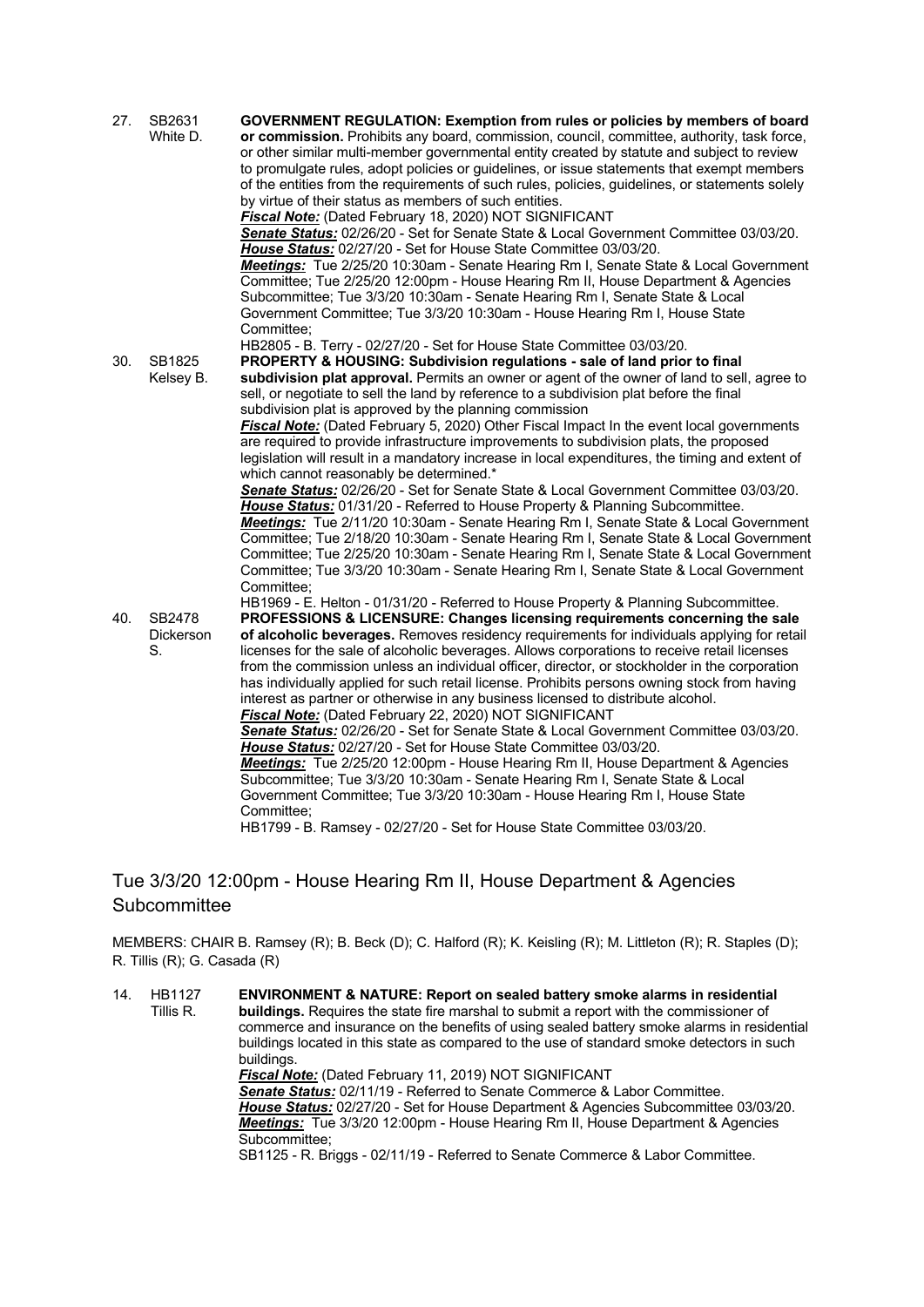#### Tue 3/3/20 1:00pm - Senate Hearing Rm I, Senate Commerce & Labor Committee

HEADER: The committee will have budget hearings by the TN Department of Commerce & Insurance and the Financial Institutions. MEMBERS: CHAIR P. Bailey (R); VICE CHAIR A. Swann (R); 2ND VICE CHAIR J. Lundberg (R); R. Akbari (D); D. Gresham (R); J. Johnson (R); F. Niceley (R); S. Southerland (R); B. Watson (R)

9. SB2712 Yarbro J. **PROPERTY & HOUSING: Requires certain landlords to offer security deposit alternatives to tenants.** Requires all landlords who own or control more than 25 rental units and require security deposits to accept, upon a tenant's request, an alternative to a security depot. These alternatives include certain rental insurance, payment of security deposit over at least six months and reduced security deposit at a rate no more than fifty percent (50%) of the monthly rent. *Fiscal Note:* (Dated February 13, 2020) NOT SIGNIFICANT *Senate Status:* 02/26/20 - Set for Senate Commerce & Labor Committee 03/03/20. *House Status:* 02/11/20 - Referred to House Business Subcommittee. *Meetings:* Tue 3/3/20 1:00pm - Senate Hearing Rm I, Senate Commerce & Labor Committee; HB2807 - B. Beck - 02/11/20 - Referred to House Business Subcommittee.

#### Tue 3/3/20 1:30pm - House Hearing Rm I, House Commerce Committee

MEMBERS: CHAIR T. Hill (R); VICE CHAIR C. Doggett (R); T. Leatherwood (R); J. Moon (R); J. Powell (D); D. Powers (R); R. Staples (D); D. Wright (R); R. Bricken (R); G. Hardaway (D); D. Jernigan (D); R. Travis (R); P. Marsh (R); C. Johnson (R); C. Boyd (R); K. Calfee (R); J. Chism (D); Y. Hakeem (D); K. Haston (R); P. Hazlewood (R); J. Holsclaw, Jr. (R); C. Hurt (R)

#### 5. HB1073 Lynn S. **PROPERTY & HOUSING: Lien enforcement under the Tennessee Self-Service Storage Facility Act.** Revises provisions governing notice for lien enforcement under the Tennessee Self-Service Storage Facility Act. Requires owner to advertise sale of personal property in a commercially reasonable manner after expiration of the time stated in the notice and if the personal property has not otherwise been disposed of. Specifies that the manner of advertisement is deemed commercially reasonable if not less than three potential bidders participate in the sale at the time and place advertised. Specifies that the advertisement of sale may include, but not be limited to, the publishing one time before the date of the sale of the personal property in a newspaper of general circulation that serves the area where the selfstorage facility is located. *Amendment Summary:* Senate Judiciary Committee amendment 1 (014910) deletes and replaces all language after the enacting clause such that the only substantive changes are that it authorizes a sale or other disposition of personal property to be held at the self-storage facility, nearest suitable place to where the personal property is held, or online and authorizes a facility owner to contact the county clerk to determine the existence and identity of a lien holder

and the name and address of the owner of a motor vehicle that is at a facility after 60 days of unpaid rent on the storage space.

*Fiscal Note:* (Dated February 20, 2019) NOT SIGNIFICANT

*Senate Status:* 02/25/20 - Senate Judiciary Committee recommended with amendment 1 (014910). Sent to Senate Calendar Committee.

*House Status:* 02/27/20 - Set for House Commerce Committee 03/03/20.

*Meetings:* Tue 3/12/19 3:00pm - House Hearing Rm III, House Business Subcommittee; Tue 3/19/19 1:30pm - House Hearing Rm III, House Commerce Committee; Tue 3/26/19 1:30pm - House Hearing Rm III, House Commerce Committee; Tue 2/25/20 3:00pm - Senate Hearing Rm I, Senate Judiciary Committee; Tue 3/3/20 1:30pm - House Hearing Rm I, House Commerce Committee;

SB543 - T. Gardenhire - 02/25/20 - Senate Judiciary Committee recommended with amendment 1 (014910). Sent to Senate Calendar Committee.

6. HB1946 Daniel M. **VETERANS & MILITARY AFFAIRS: Occupational training for members of the U.S. armed forces and honorably discharged veterans.** Allows members of the United States armed forces and veterans who have been honorably discharged to receive equivalent credit toward the receipt of an occupational license relating to the training that was received. Broadly **cantioned** 

*Amendment Summary:* House Business Subcommittee amendment 1 (014814) defines "licensing authority" and allows persons aggrieved by a decision of a licensing authority concerning eligibility for equivalent credit to appeal to the commissioner of commerce and insurance for a determination of whether the training meets the requirements for licensure. *Fiscal Note:* (Dated January 30, 2020) NOT SIGNIFICANT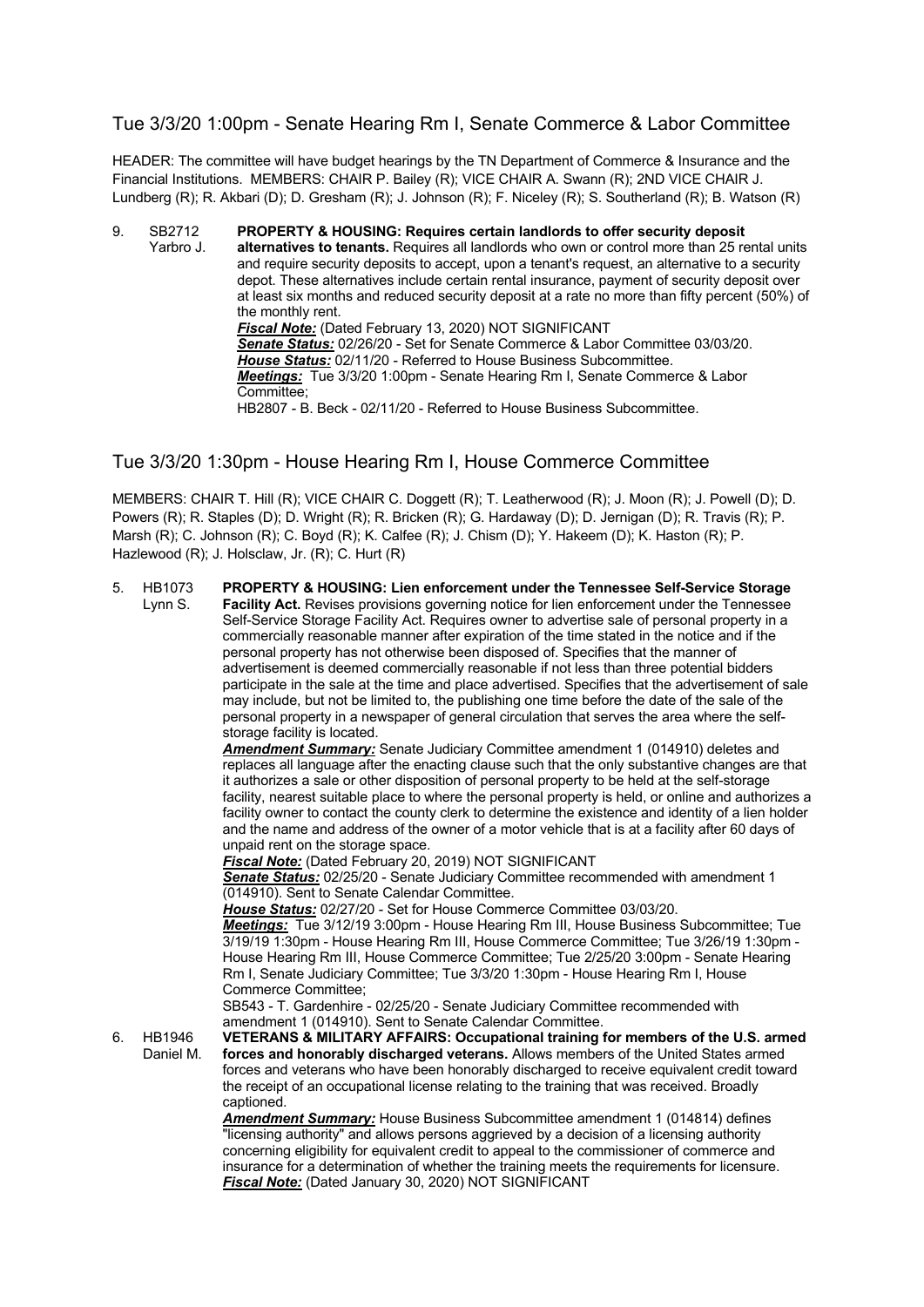*Senate Status:* 01/30/20 - Referred to Senate State & Local Government Committee. *House Status:* 02/27/20 - Set for House Commerce Committee 03/03/20. *Meetings:* Tue 2/11/20 3:00pm - House Hearing Rm III, House Business Subcommittee; Tue 2/18/20 3:00pm - House Hearing Rm III, House Business Subcommittee; Tue 2/25/20 1:30pm -House Hearing Rm I, House Commerce Committee; Tue 3/3/20 1:30pm - House Hearing Rm I, House Commerce Committee;

SB1915 - J. Bowling - 01/30/20 - Referred to Senate State & Local Government Committee.

#### Tue 3/3/20 3:00pm - House Hearing Rm III, House Business Subcommittee

MEMBERS: CHAIR R. Travis (R); J. Chism (D); C. Doggett (R); T. Hill (R); C. Hurt (R); D. Wright (R); G. Hardaway (D); J. Holsclaw, Jr. (R); T. Leatherwood (R)

| 1.  | HB2217<br>Lamberth<br>W.   | <b>GOVERNMENT ORGANIZATION: Licensing Innovation Act. Enacts the "Licensing</b><br>Innovation Act," which allows the commissioner of commerce and insurance to issue a<br>regulatory innovation waiver to license a person to pilot test an innovation. Specifies that any<br>person may apply for a regulatory innovation waiver by submitting an application to the<br>department on a form prescribed by the commissioner. Specifies requirements for such<br>application form, including a description of how the innovation would benefit consumers.<br>Allows the commissioner to collect a fee for the application. Specifies other requirements for<br>regulatory innovation waivers (11 pp.). Part of Administration Package.<br>Fiscal Note: (Dated February 27, 2020) NOT SIGNIFICANT<br><b>Senate Status:</b> 02/10/20 - Referred to Senate Commerce & Labor Committee.<br>House Status: 02/27/20 - Set for House Business Subcommittee 03/03/20.<br>Meetings: Tue 3/3/20 3:00pm - House Hearing Rm III, House Business Subcommittee;                                                                                                                                                                                                                                                |
|-----|----------------------------|--------------------------------------------------------------------------------------------------------------------------------------------------------------------------------------------------------------------------------------------------------------------------------------------------------------------------------------------------------------------------------------------------------------------------------------------------------------------------------------------------------------------------------------------------------------------------------------------------------------------------------------------------------------------------------------------------------------------------------------------------------------------------------------------------------------------------------------------------------------------------------------------------------------------------------------------------------------------------------------------------------------------------------------------------------------------------------------------------------------------------------------------------------------------------------------------------------------------------------------------------------------------------------------------------|
| 4.  | HB2485<br>Garrett J.       | SB2148 - J. Johnson - 02/10/20 - Referred to Senate Commerce & Labor Committee.<br>PROPERTY & HOUSING: Requirements for HOAs. Requires homeowners' associations to<br>make financial statements of the homeowners' association that show the assets and liabilities<br>of the association available to each property owner annually. Requires homeowners'<br>associations to permit access to association property to any person with written permission<br>from a member of the association. Also requires homeowners' associations to provide copies<br>of dedicatory instruments to a prospective property buyer upon request and requires<br>homeowners' associations to have bylaws that meet certain requirements.<br>Fiscal Note: (Dated February 28, 2020) NOT SIGNIFICANT<br>Senate Status: 02/10/20 - Referred to Senate Commerce & Labor Committee.<br>House Status: 02/27/20 - Set for House Business Subcommittee 03/03/20.<br>Meetings: Tue 3/3/20 3:00pm - House Hearing Rm III, House Business Subcommittee;<br>SB2098 - B. Massey - 02/10/20 - Referred to Senate Commerce & Labor Committee.                                                                                                                                                                                   |
| 5.  | <b>HB1944</b><br>Daniel M. | PROFESSIONS & LICENSURE: Licensing Independence for Future Tennesseans<br>Act. Enacts the Licensing Independence for Future Tennesseans Act or LIFT Act. Authorizes<br>a licensing authority to issue a license to practice if an applicant meets certain requirements<br>including if the applicant holds a valid license in another state, they held the license in<br>another state for at least one year prior to application, the other state required the application<br>to pass an examination and the applicant does not have a disqualifying criminal history.<br>Establishes other requirements for applicants and licensing authorities.<br>Fiscal Note: (Dated February 7, 2020) NOT SIGNIFICANT<br>Senate Status: 02/10/20 - Referred to Senate Commerce & Labor Committee.<br>House Status: 02/27/20 - Set for House Business Subcommittee 03/03/20.<br>Meetings: Tue 2/11/20 3:00pm - House Hearing Rm III, House Business Subcommittee;<br>Tue 3/3/20 3:00pm - House Hearing Rm III, House Business Subcommittee;                                                                                                                                                                                                                                                                |
| 11. | HB2672<br>Williams R.      | SB2451 - K. Roberts - 02/10/20 - Referred to Senate Commerce & Labor Committee.<br>PROFESSIONS & LICENSURE: Contracting performed by unlicensed<br>persons. Specifies that a person who owns property and intends to construct a residential<br>building on that property is exempt from the licensing requirements for contractors if the<br>person personally appears at the local permitting agency and receives from the agency a<br>Disclosure Statement and Notice of Non-licensed Owner's Intent to Build form. Such person<br>is required to sign the form and file the form with the register of deeds. Such person is also<br>required to appear at the local permitting agency and sign applicable building permits, in<br>addition to providing the local permitting agency an affidavit affirming that the person<br>maintains general liability insurance and workers' compensation insurance.<br>Fiscal Note: (Dated February 25, 2020) NOT SIGNIFICANT<br>Senate Status: 02/06/20 - Referred to Senate Commerce & Labor Committee.<br>House Status: 02/27/20 - Set for House Business Subcommittee 03/03/20.<br>Meetings: Tue 3/3/20 3:00pm - House Hearing Rm III, House Business Subcommittee;<br>SB2029 - P. Rose - 02/06/20 - Referred to Senate Commerce & Labor Committee. |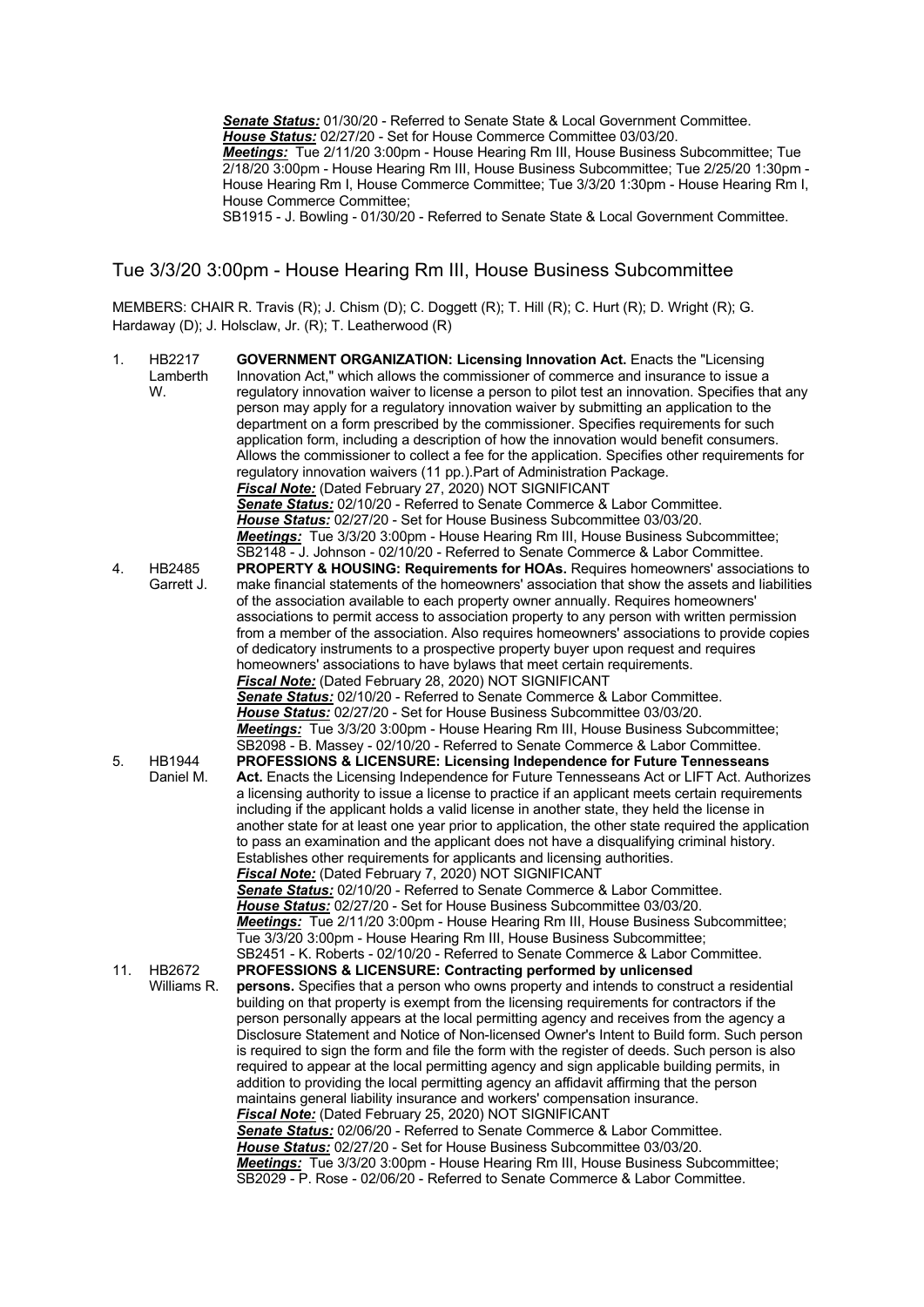#### Tue 3/3/20 3:00pm - House Hearing Rm I, House Finance, Ways & Means **Committee**

HEADER: The committee will have a presentation by the TN Department of Treasury. MEMBERS: CHAIR S. Lynn (R); VICE CHAIR P. Hazlewood (R); J. Coley (R); J. Shaw (D); R. Staples (D); J. Windle (D); J. Zachary (R); R. Tillis (R); J. Faison (R); D. Hawk (R); L. Miller (D); C. Todd (R); S. Whitson (R); R. Williams (R); J. Reedy (R); B. Ogles (R); C. Baum (R); K. Camper (D); J. Crawford (R); J. Deberry Jr. (D); R. Gant (R); G. Hicks (R); M. Hill (R); A. Holt (R); S. Kumar (R); W. Lamberth (R)

4. HB2227 Lamberth W. **TAXES BUSINESS: Tax credits for brownfield properties.** Authorizes tax credits for privilege and excise taxes equal to 75 percent of the purchase price of brownfield property purchased in a tier 3 or tier 4 enhancement county for the purpose of a qualified development project. Revises other provisions regarding tax credits for brownfield properties. Part of Administration Package.

*Fiscal Note:* (Dated February 17, 2020) Foregone State Revenue - \$300,000/FY21-22 and Subsequent Years

*Senate Status:* 02/27/20 - Senate passed.

*House Status:* 02/27/20 - Set for House Finance, Ways & Means Committee 03/03/20. *Meetings:* Tue 2/18/20 9:00am - Senate Hearing Rm I, Senate Finance Revenue Subcommittee; Wed 2/19/20 11:00am - House Hearing Rm III, House Finance, Ways & Means Subcommittee; Tue 2/25/20 8:30am - Senate Hearing Rm I, Senate Finance, Ways & Means Committee; Tue 2/25/20 3:00pm - House Hearing Rm I, House Finance, Ways & Means Committee; Thu 2/27/20 8:30am - Senate Chamber, Senate Consent 2; Tue 3/3/20 3:00pm - House Hearing Rm I, House Finance, Ways & Means Committee; SB2158 - J. Johnson - 02/27/20 - Senate passed.

6. HB1682 Haston K. **TRANSPORTATION GENERAL: Expands county legislative bodies authority on public roads.** Expands county legislative bodies authority to adopt alternative procedures for opening, changing, or closing of public roads in the county. Authorizes formation of a committee of the county legislative body to perform certain functions for the opening, changing, or closing of such roads if no regional planning commission exists. *Amendment Summary:* Senate amendment 1, House Transportation Committee amendment

1 (014881) adds language to the original bill to state: (1) changes to public roads by such committees do not include a reduction in the maximum gross weight limits of freight or motor vehicles operating over public roads; and (2) that provisions governing the opening and closing of a public road within a county do not supersede provisions concerning maximum gross weight limits of freight vehicles operating on certain roads, as determined by the Department of Transportation.

*Fiscal Note:* (Dated January 25, 2020) Increase Local Expenditures Exceeds \$1,400/FY20-21 and Subsequent Years/Permissive

*Senate Status:* 02/24/20 - Senate passed with amendment 1 (014881), which adds language to the original bill to state: (1) changes to public roads by such committees do not include a reduction in the maximum gross weight limits of freight or motor vehicles operating over public roads; and (2) that provisions governing the opening and closing of a public road within a county do not supersede provisions concerning maximum gross weight limits of freight vehicles operating on certain roads, as determined by the Department of Transportation. *House Status:* 02/27/20 - Set for House Finance, Ways & Means Committee 03/03/20. *Meetings:* Wed 2/5/20 2:00pm - House Hearing Rm IV, House Infrastructure Subcommittee; Wed 2/12/20 9:30am - Senate Hearing Rm I, Senate Transportation & Safety Committee; Wed 2/12/20 12:30pm - House Hearing Rm II, House Transportation Committee; Wed 2/19/20 10:00am - Senate Hearing Rm I, Senate Transportation & Safety Committee; Wed 2/19/20 12:30pm - House Hearing Rm II, House Transportation Committee; Wed 2/26/20 11:00am - House Hearing Rm III, House Finance, Ways & Means Subcommittee; Mon 2/24/20 4:30pm - Senate Chamber, Senate Floor; Tue 3/3/20 3:00pm - House Hearing Rm I, House Finance, Ways & Means Committee;

SB1734 - J. Hensley - 02/24/20 - Senate passed with amendment 1 (014881), which adds language to the original bill to state: (1) changes to public roads by such committees do not include a reduction in the maximum gross weight limits of freight or motor vehicles operating over public roads; and (2) that provisions governing the opening and closing of a public road within a county do not supersede provisions concerning maximum gross weight limits of freight vehicles operating on certain roads, as determined by the Department of Transportation.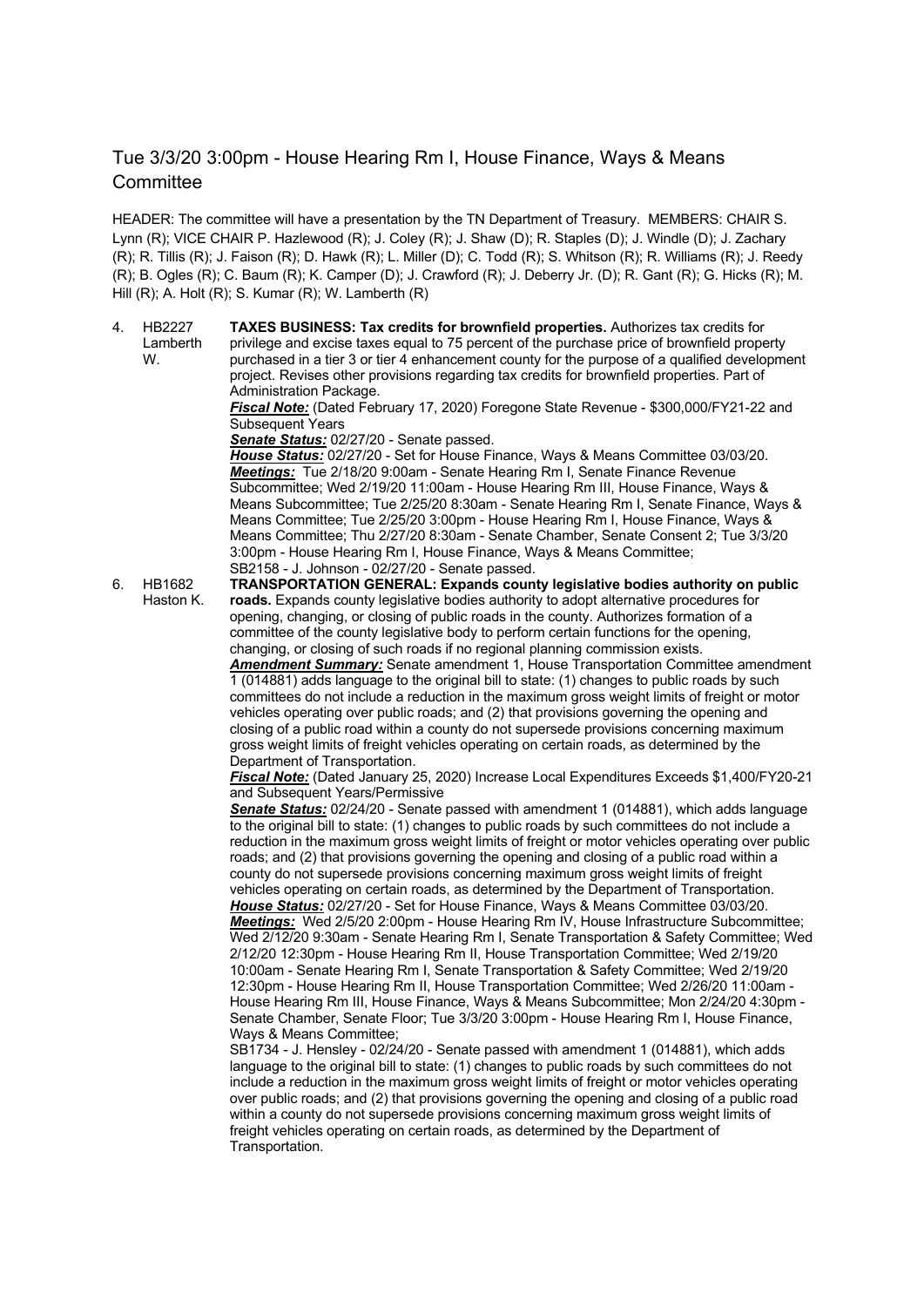#### Tue 3/3/20 3:00pm - Senate Hearing Rm I, Senate Judiciary Committee

MEMBERS: CHAIR M. Bell (R); VICE CHAIR J. Lundberg (R); 2ND VICE CHAIR D. White (R); J. Bowling (R); T. Gardenhire (R); S. Kyle (D); K. Roberts (R); K. Robinson (D); J. Stevens (R)

27. SB1896 **Gardenhire** T. **TRANSPORTATION GENERAL: Easements on private property.** Restricts the width of a private easement or right-of-way to 20 feet. Adds provision that specifies that in counties with a metropolitan form of government, the maximum permissible width for an easement or right-of-way is 15 feet. Authorizes the court to award attorney fees to the defending landowner in an action for an easement or right-of-way brought by a private person owning land obstructed entirely from a public road by the intervening land of another person. Makes other changes regarding private easements. *Amendment Summary:* House Judiciary Committee amendment 1 (014786) deletes and replaces all language after the enacting clause, such that the only substantive change is restricting the width of a private easement or right-of-way for the purpose of ingress and egress and extending utility lines to 15 feet in counties with a metropolitan form of government and to 25 feet for all others. *Fiscal Note:* (Dated February 1, 2020) NOT SIGNIFICANT *Senate Status:* 02/26/20 - Set for Senate Judiciary Committee 03/03/20. *House Status:* 02/28/20 - Set for House Floor 03/02/20. *Meetings:* Tue 2/11/20 3:00pm - House Hearing Rm II, House Civil Justice Subcommittee; Wed 2/19/20 3:30pm - House Hearing Rm I, House Judiciary Committee; Tue 3/3/20 3:00pm - Senate Hearing Rm I, Senate Judiciary Committee; Thu 2/27/20 8:00am - House Hearing Rm I, House Calendar & Rules Committee; Mon 3/2/20 5:00pm - House Chamber, House Floor; HB1914 - M. Carter - 02/28/20 - Set for House Floor 03/02/20.

## Tue 3/3/20 4:30pm - House Hearing Rm IV, House Property & Planning **Subcommittee**

MEMBERS: CHAIR D. Carr (R); J. Crawford (R); E. Helton (R); G. Johnson (D); B. Ramsey (R); Y. Hakeem (D); M. Hall (R)

| 1. | HB1830    | <b>PROPERTY &amp; HOUSING: Broadens definition of a bed and breakfast homestay. Qualifies</b> |
|----|-----------|-----------------------------------------------------------------------------------------------|
|    | Boyd C.   | a single condominium as a bed and breakfast homestay. Broadly captioned.                      |
|    |           | <b>Fiscal Note:</b> (Dated January 29, 2020) NOT SIGNIFICANT                                  |
|    |           | Senate Status: 02/28/20 - Set for Senate Floor 03/02/20.                                      |
|    |           | House Status: 02/27/20 - Set for House Property & Planning Subcommittee 03/03/20.             |
|    |           | Meetings: Tue 2/25/20 1:00pm - Senate Hearing Rm I, Senate Commerce & Labor                   |
|    |           | Committee; Tue 3/3/20 4:30pm - House Hearing Rm IV, House Property & Planning                 |
|    |           | Subcommittee; Mon 3/2/20 4:30pm - Senate Chamber, Senate Floor;                               |
|    |           | SB1778 - J. Stevens - 02/28/20 - Set for Senate Floor 03/02/20.                               |
| 5. | HB2060    | PROPERTY & HOUSING: Permanent mortgage loans for low income households. Allows                |
|    | Travis R. | the housing development agency to make and sell permanent mortgage loans, including           |
|    |           | federally insured mortgage loans for multifamily housing including mixed income developments  |
|    |           | including very low income households, low income households, and households of moderate       |
|    |           | income. Allows agency to purchase and take assignment of deeds of trust securing those notes  |
|    |           | evidencing permanent mortgage loans. Restricts the agency from making insured mortgage        |
|    |           | loans to qualified sponsors and developers of lower or moderate income residential housing.   |
|    |           | Fiscal Note: (Dated February 13, 2020) NOT SIGNIFICANT                                        |
|    |           | Senate Status: 02/10/20 - Referred to Senate State & Local Government Committee.              |
|    |           | <b>House Status:</b> 02/27/20 - Set for House Property & Planning Subcommittee 03/03/20.      |
|    |           | Meetings: Tue 3/3/20 4:30pm - House Hearing Rm IV, House Property & Planning                  |
|    |           | Subcommittee:                                                                                 |
|    |           | SB2392 - B. Watson - 02/10/20 - Referred to Senate State & Local Government Committee.        |
| 7. | HB2207    | TAXES PROPERTY: Exempts certain programs from property taxes. Exempts the                     |
|    | Lamar L.  | Neighborhood Preservation Act and the Tennessee Local Land Bank Pilot Program from            |
|    |           | property tax proceedings, property tax liens, or the enforcement of such property tax liens.  |
|    |           | Broadly captioned.                                                                            |
|    |           | Fiscal Note: (Dated February 18, 2020) NOT SIGNIFICANT                                        |
|    |           | Senate Status: 02/10/20 - Referred to Senate State & Local Government Committee.              |
|    |           | <b>House Status:</b> 02/27/20 - Set for House Property & Planning Subcommittee 03/03/20.      |
|    |           | Meetings: Tue 3/3/20 4:30pm - House Hearing Rm IV, House Property & Planning                  |
|    |           | Subcommittee:                                                                                 |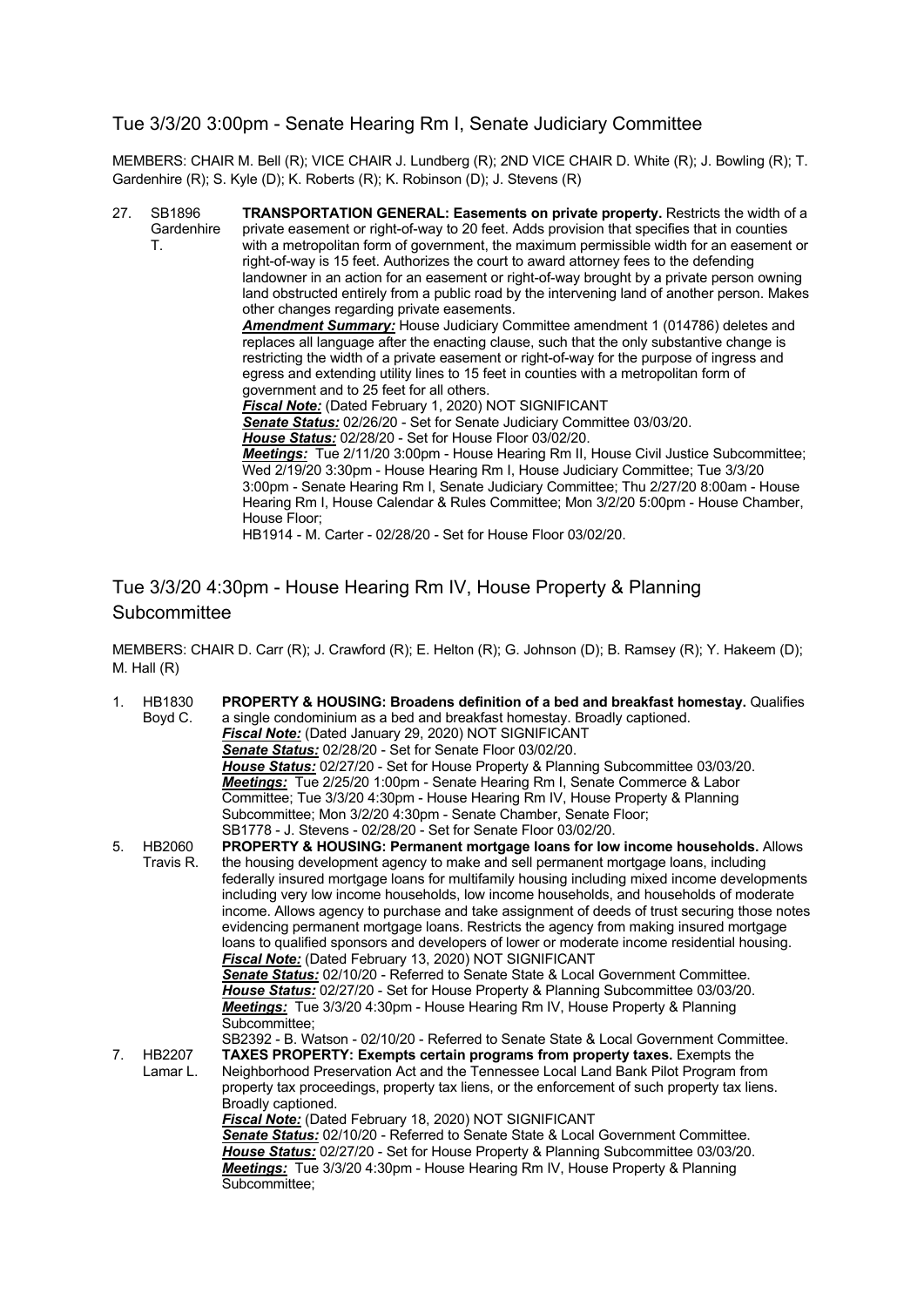SB2324 - S. Kyle - 02/10/20 - Referred to Senate State & Local Government Committee.

Wed 3/4/20 10:00am - House Hearing Rm IV, House Elections & Campaign Finance **Subcommittee** 

MEMBERS: CHAIR T. Rudd (R); M. Carter (R); J. Crawford (R); R. Tillis (R); J. Chism (D)

1. HB2566 Wright D. **CAMPAIGNS & LOBBYING: Voting rights for owners of LLC that owns property in city.** Allows up to two owners of an LLC that owns property in a municipality to vote in the municipality's elections if a they provide for property voting rights. Broadly captioned. *Fiscal Note:* (Dated February 14, 2020) NOT SIGNIFICANT *Senate Status:* 02/25/20 - Senate State & Local Government Committee deferred to 03/03/20 after adopting amendment 1 (015351). *House Status:* 02/27/20 - Set for House Elections & Campaign Finance Subcommittee 03/04/20. *Meetings:* Wed 2/19/20 10:00am - House Hearing Rm IV, House Elections & Campaign Finance Subcommittee; Tue 2/25/20 10:30am - Senate Hearing Rm I, Senate State & Local Government Committee; Wed 3/4/20 10:00am - House Hearing Rm IV, House Elections & Campaign Finance Subcommittee; SB2393 - B. Massey - 02/25/20 - Senate State & Local Government Committee deferred to 03/03/20 after adopting amendment 1 (015351).

#### Wed 3/4/20 10:00am - Senate Hearing Rm I, Senate Transportation & Safety **Committee**

MEMBERS: CHAIR B. Massey (R); VICE CHAIR M. Pody (R); 2ND VICE CHAIR F. Niceley (R); P. Bailey (R); J. Bowling (R); R. Briggs (R); B. Gilmore (D); J. Stevens (R); A. Swann (R)

7. SB1775 Massey B. **HEALTH CARE: Deletes manufactured home monitoring inspection fee.** Deletes the commissioner of the department of commerce and insurance's ability to charge a monitoring inspection fee to manufactured home manufactures for each home produced in this state. Broadly captioned. *Amendment Summary:* House Safety & Funding Subcommittee amendment 1 (015250) deletes all language after the enacting clause. Requires that the transportation of mobile homes occur only between sunrise and sunset, Monday through Saturday, except on holidays. Deletes the length requirements for mobile homes. Requires a permit for the transportation of a mobile home over 120 feet in length, including the towing vehicle. Sets the permit fee for a one time trip at \$25 and an annual permit at \$2000. Deletes and replaces the mobile home fee schedule. Extends the length of mobile homes authorized for permits from those exceeding 16 feet in width to 18 feet in width. Restricts mobile homes exceeding 16 feet in width from only receiving single trip permits. Establishes the fee schedule as \$50 for single trip permits, eight feet, six inches wide to 14 feet wide, \$100 for single trip permits, eight feet, six inches wide to 16 feet wide, \$200 for single trip permits, 16 feet wide to 18 feet wide, \$1000 for annual permits, eight feet, six inches wide to 14 feet wide and \$2000 for annual permits, eight feet, six inches wide to 16 feet wide. *Fiscal Note:* (Dated January 26, 2020) Decrease State Revenue - \$628,400/FY20-21 and Subsequent Years /Manufactured Housing Fund *Senate Status:* 02/26/20 - Set for Senate Transportation & Safety Committee 03/04/20. *House Status:* 02/27/20 - Set for House Transportation Committee 03/04/20. *Meetings:* Wed 2/26/20 9:30am - Senate Hearing Rm I, Senate Transportation & Safety Committee; Tue 2/25/20 9:00am - House Hearing Rm III, House Safety & Funding Subcommittee; Wed 3/4/20 10:00am - Senate Hearing Rm I, Senate Transportation & Safety Committee; Wed 3/4/20 12:30pm - House Hearing Rm II, House Transportation Committee; HB2201 - R. Tillis - 02/27/20 - Set for House Transportation Committee 03/04/20.

#### Wed 3/4/20 11:00am - House Hearing Rm III, House Finance, Ways & Means **Subcommittee**

MEMBERS: CHAIR G. Hicks (R); J. Deberry Jr. (D); R. Tillis (R); R. Staples (D); L. Miller (D); A. Holt (R); D. Hawk (R); R. Gant (R); K. Camper (D); B. Ogles (R); S. Lynn (R); M. Hill (R); P. Hazlewood (R); S. Whitson (R)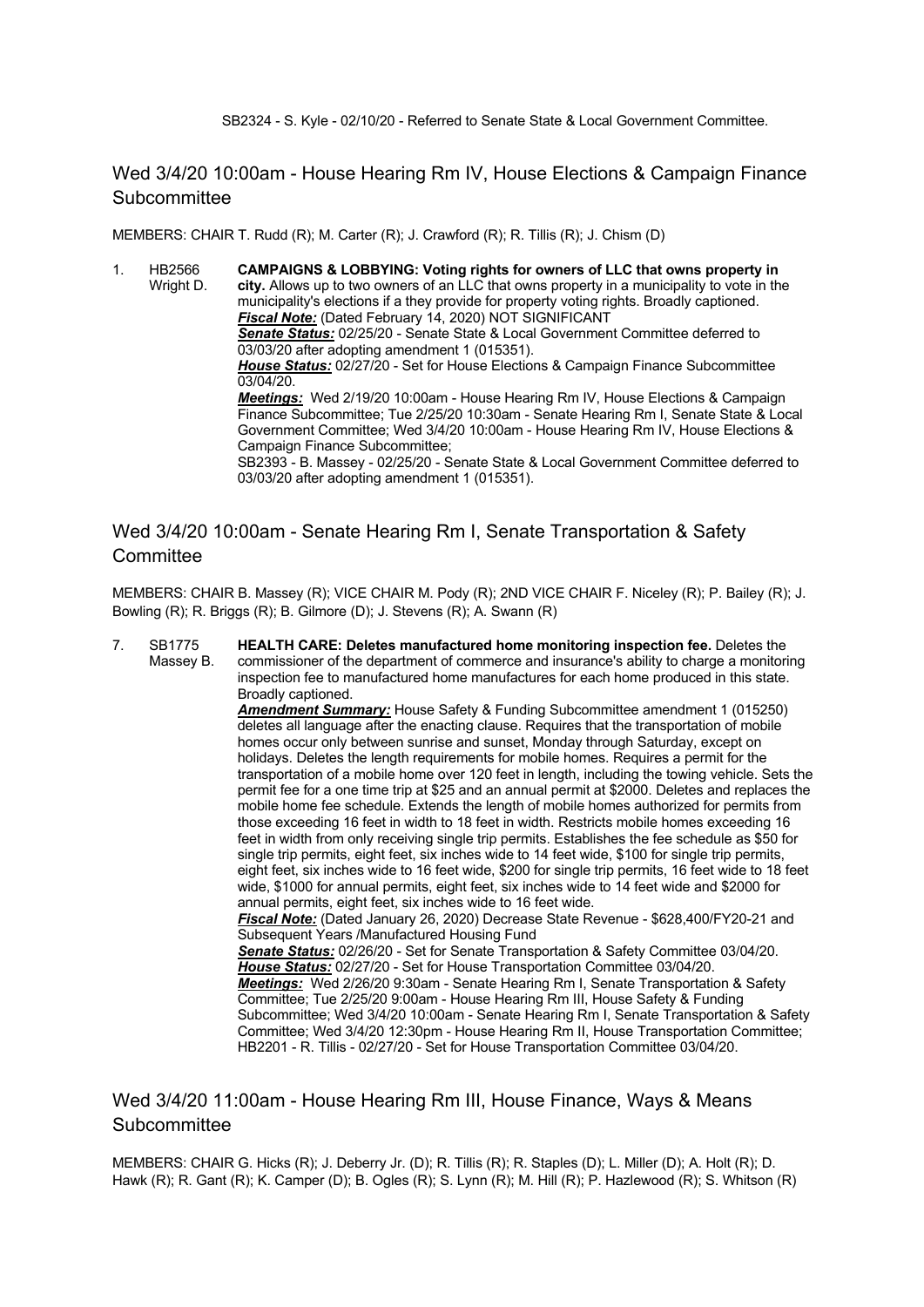- 3. HB722 **TAXES BUSINESS: Exemptions from professional privilege tax - judges and** 
	- Coley J.

**chancellors.** Exempts judges and chancellors from the professional privilege tax assessed to persons licensed as attorneys.

*Fiscal Note:* (Dated February 16, 2019) Decrease State Revenue Net Impact - \$215,300/FY18-19 and Subsequent Years Increase Local Revenue - \$3,100/FY18-19 and Subsequent Years

*Senate Status:* 05/01/19 - Taken off notice in Senate Finance, Ways & Means Committee. *House Status:* 02/27/20 - Set for House Finance, Ways & Means Subcommittee 03/04/20. *Meetings:* Wed 2/20/19 11:00am - House Hearing Rm III, House Finance, Ways & Means Subcommittee; Tue 3/19/19 9:30am - Senate Hearing Rm I, Senate Finance Revenue Subcommittee; Tue 3/26/19 9:30am - Senate Hearing Rm I, Senate Finance Revenue Subcommittee; Tue 4/23/19 8:30am - Senate Hearing Rm I, Senate Finance, Ways & Means Committee; Tue 4/23/19 4:00pm - House Hearing Rm I, House Finance, Ways & Means Subcommittee; Wed 4/24/19 2:30pm - House Hearing Rm I, House Finance, Ways & Means Subcommittee; Wed 4/24/19 1:00pm - Senate Hearing Rm I, Senate Finance, Ways & Means Committee; Thu 4/25/19 1:00pm - Senate Hearing Rm I, Senate Finance, Ways & Means Committee; Mon 4/29/19 5:30pm - CANCELED, House Finance, Ways & Means Subcommittee; Mon 4/29/19 2:00pm - Senate Hearing Rm I, Senate Finance, Ways & Means Committee; Tue 4/30/19 1:00pm - Senate Hearing Rm I, Senate Finance, Ways & Means Committee; Tue 4/30/19 3:00pm - House Hearing Rm I, House Finance, Ways & Means Subcommittee; Wed 5/1/19 9:30am - Senate Hearing Rm I, Senate Finance, Ways & Means Committee; Wed 2/12/20 11:00am - House Hearing Rm III, House Finance, Ways & Means Subcommittee; Wed 3/4/20 11:00am - House Hearing Rm III, House Finance, Ways & Means Subcommittee;

SB992 - B. Kelsey - 05/01/19 - Taken off notice in Senate Finance, Ways & Means Committee.

9. HB2453 Sparks M. **TAXES BUSINESS: TACIR to study and make recommendations regarding privilege taxes on development.** Directs the TACIR to perform a study and make recommendations regarding privilege taxes on development, which are sometimes referred to impact fees, development taxes, or adequate facilities taxes.

*Fiscal Note:* (Dated February 7, 2020) NOT SIGNIFICANT

*Senate Status:* 02/26/20 - Set for Senate Finance, Ways & Means Committee 03/03/20. *House Status:* 02/27/20 - Set for House Finance, Ways & Means Subcommittee 03/04/20. *Meetings:* Tue 2/25/20 9:00am - Senate Hearing Rm I, Senate Finance Revenue Subcommittee; Wed 2/26/20 11:00am - House Hearing Rm III, House Finance, Ways & Means Subcommittee; Tue 3/3/20 8:30am - Senate Hearing Rm I, Senate Finance, Ways & Means Committee; Wed 3/4/20 11:00am - House Hearing Rm III, House Finance, Ways & Means Subcommittee;

SB2372 - S. Reeves - 02/26/20 - Set for Senate Finance, Ways & Means Committee 03/03/20.

**TAXES PROPERTY: Requirement of notice from the delinquent tax attorney relative to property tax.** Requires the delinquent tax attorney to pose a copy of the proceeding and send a copy by first-class mail addressed to occupant at the last known municipal address of the parcel. Declares that all notices to all owners and interested parties must be detailed by the delinquent tax attorney.

*Amendment Summary:* House Local Committee amendment 1 (006265) deletes and rewrites all language after the enacting clause such that the only substantive changes (1) establish exact wording for notice which is to be furnished by the delinquent tax attorney; and (2) specify how certain charges and costs incurred by the delinquent tax attorney should be treated on a tax lien.

*Fiscal Note:* (Dated March 9, 2019) Other Fiscal Impact A precise fiscal impact to local government revenue cannot reasonably be determined due to multiple unknown factors. *Senate Status:* 02/26/20 - Set for Senate State & Local Government Committee 03/03/20. *House Status:* 02/27/20 - Set for House Finance, Ways & Means Subcommittee 03/04/20. *Meetings:* Wed 3/13/19 11:00am - House Hearing Rm I, House Property & Planning Subcommittee; Wed 3/20/19 2:00pm - House Hearing Rm I, House Local Committee; Wed 3/27/19 11:00am - House Hearing Rm III, House Finance, Ways & Means Subcommittee; Tue 3/26/19 10:30am - Senate Hearing Rm I, Senate State & Local Government Committee; Tue 4/2/19 10:30am - Senate Hearing Rm I, Senate State & Local Government Committee; Tue 4/9/19 9:30am - Senate Hearing Rm I, Senate State & Local Government Committee; Wed 4/10/19 11:00am - House Hearing Rm III, House Finance, Ways & Means Subcommittee; Tue 3/3/20 10:30am - Senate Hearing Rm I, Senate State & Local Government Committee; Wed 3/4/20 11:00am - House Hearing Rm III, House Finance, Ways & Means Subcommittee;

SB321 - E. Jackson - 02/26/20 - Set for Senate State & Local Government Committee 03/03/20.

14. HB543 White M.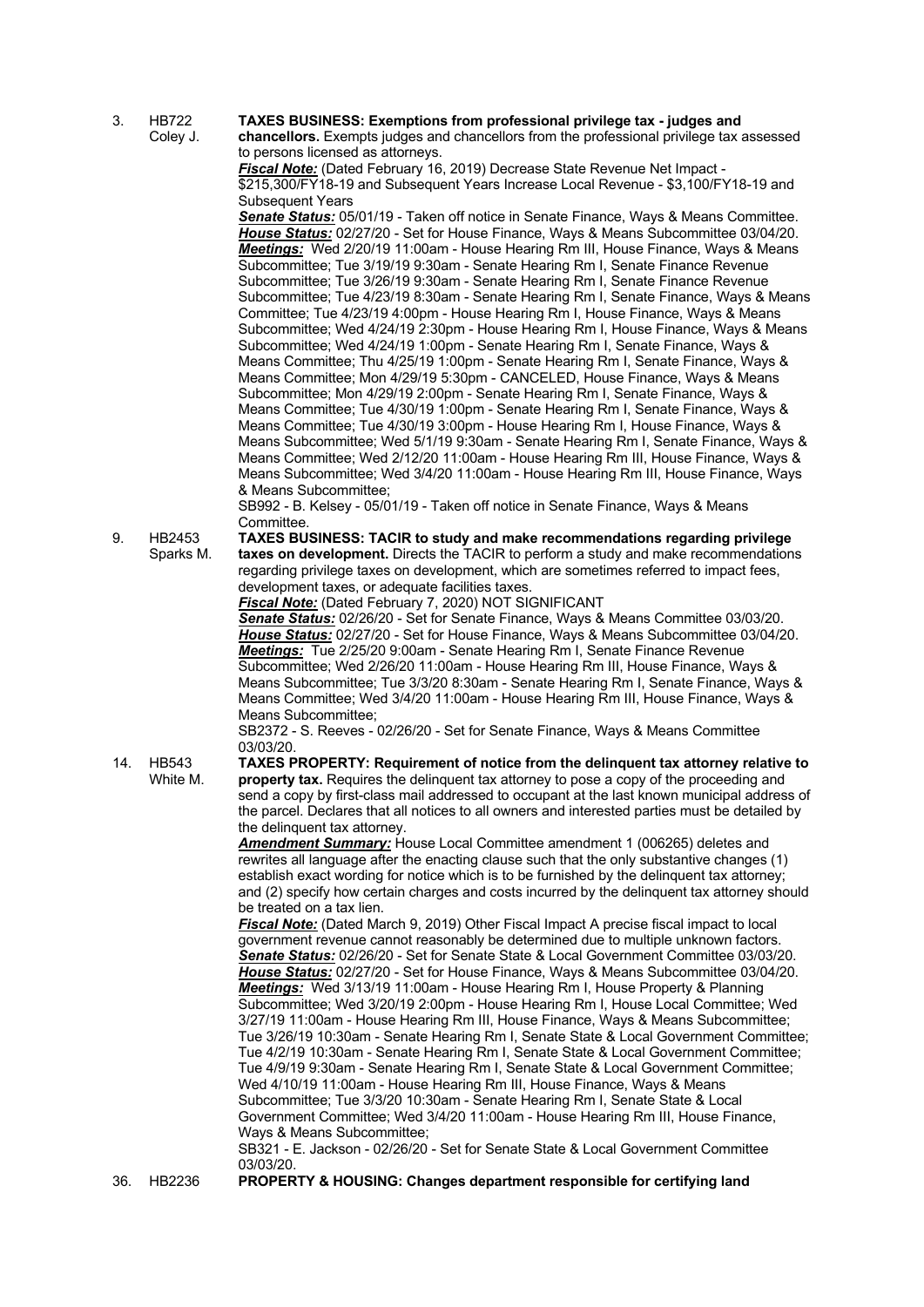Lamberth W. **rendered tax exempt under state acquisition.** Requires the commissioner of general services instead of the commissioner of finance and administration to certify by January 1 of each year to the comptroller of the treasury information necessary to identify property rendered tax exempt by acquisition by the state in the preceding fiscal year for conservation and preservation. Part of Administration Package. *Fiscal Note:* (Dated February 14, 2020) Decrease State Expenditures - \$2,600/FY20-21 Decrease Local Revenue - \$2,600/FY20-21 *Senate Status:* 02/28/20 - Set for Senate Consent 2 03/02/20. *House Status:* 02/27/20 - Set for House Finance, Ways & Means Subcommittee 03/04/20. *Meetings:* Tue 2/18/20 4:30pm - House Hearing Rm IV, House Property & Planning Subcommittee; Wed 2/26/20 11:00am - Senate Hearing Rm I, Senate Energy, Agriculture & Natural Resources Committee; Wed 2/26/20 2:00pm - House Hearing Rm I, House Local Committee; Wed 3/4/20 11:00am - House Hearing Rm III, House Finance, Ways & Means Subcommittee; Mon 3/2/20 4:30pm - Senate Chamber, Senate Consent 2; SB2167 - J. Johnson - 02/28/20 - Set for Senate Consent 2 03/02/20.

## Wed 3/4/20 11:30am - Senate Hearing Rm I, Senate Energy, Agriculture & Natural Resources Committee

MEMBERS: CHAIR S. Southerland (R); VICE CHAIR F. Niceley (R); 2ND VICE CHAIR M. Pody (R); S. Reeves (R); R. Akbari (D); D. Gresham (R); K. Robinson (D); P. Rose (R)

| 7.  | SB811      | <b>ENVIRONMENT &amp; NATURE: Regulatory oversight regarding effluents when federal</b>           |
|-----|------------|--------------------------------------------------------------------------------------------------|
|     | Jackson E. | government lacks funds. Requires state assume regulatory oversight over effluents                |
|     |            | during periods when the federal government lacks adequate funds to exercise such                 |
|     |            | responsibilities.                                                                                |
|     |            | Fiscal Note: (Dated March 14, 2019) NOT SIGNIFICANT                                              |
|     |            | <b>Senate Status:</b> 02/26/20 - Set for Senate Energy, Agriculture & Natural Resources          |
|     |            | Committee 03/04/20.                                                                              |
|     |            | House Status: 02/27/20 - Set for House Agriculture & Natural Resources Subcommittee              |
|     |            | 03/03/20.                                                                                        |
|     |            | Meetings: Tue 3/19/19 12:00pm - House Hearing Rm II, House Agriculture & Natural                 |
|     |            | Resources Subcommittee; Wed 3/4/20 11:30am - Senate Hearing Rm I, Senate Energy,                 |
|     |            | Agriculture & Natural Resources Committee; Tue 3/3/20 9:00am - House Hearing Rm II,              |
|     |            | House Agriculture & Natural Resources Subcommittee;                                              |
|     |            | HB845 - C. Todd - 02/27/20 - Set for House Agriculture & Natural Resources                       |
|     |            | Subcommittee 03/03/20.                                                                           |
| 15. | SB2436     | ENVIRONMENT & NATURE: Notification of lead-based paint abatement. Prohibits the                  |
|     | Gilmore B. | commissioner of agriculture to require a person provide notice of the commencement of            |
|     |            | lead-based paint abatement activities more than seven days before beginning the                  |
|     |            | abatement activities.                                                                            |
|     |            | Fiscal Note: (Dated February 6, 2020) NOT SIGNIFICANT                                            |
|     |            | Senate Status: 02/26/20 - Set for Senate Energy, Agriculture & Natural Resources                 |
|     |            | Committee 03/04/20.                                                                              |
|     |            | House Status: 02/27/20 - Set for House Agriculture & Natural Resources Subcommittee<br>03/03/20. |
|     |            | Meetings: Wed 3/4/20 11:30am - Senate Hearing Rm I, Senate Energy, Agriculture &                 |
|     |            | Natural Resources Committee; Tue 3/3/20 9:00am - House Hearing Rm II, House                      |
|     |            | Agriculture & Natural Resources Subcommittee;                                                    |
|     |            | HB2546 - J. Potts - 02/27/20 - Set for House Agriculture & Natural Resources                     |
|     |            | Subcommittee 03/03/20.                                                                           |
| 16. | SB2668     | <b>LOCAL GOVERNMENT: Authority of landowners' riparian water rights. Restricts</b>               |
|     | Gresham D. | home rule municipalities or counties operating under a county charter form of government         |
|     |            | from exercising authority over landowner riparian water rights and reasonable use for            |
|     |            | water to which a landowner has a riparian water right. Broadly captioned.                        |
|     |            | Fiscal Note: (Dated February 28, 2020) Other Fiscal Impact To the extent an applicable           |
|     |            | locality currently regulates riparian water rights through licensing fees, removal of such       |
|     |            | regulation will result in an unknown, recurring decrease in local revenue.                       |
|     |            | Senate Status: 02/26/20 - Set for Senate Energy, Agriculture & Natural Resources                 |
|     |            | Committee 03/04/20.                                                                              |
|     |            | House Status: 02/11/20 - Referred to House Agriculture & Natural Resources                       |
|     |            | Subcommittee.                                                                                    |
|     |            | Meetings: Wed 3/4/20 11:30am - Senate Hearing Rm I, Senate Energy, Agriculture &                 |
|     |            | Natural Resources Committee;                                                                     |
|     |            | HB2813 - C. Halford - 02/11/20 - Referred to House Agriculture & Natural Resources               |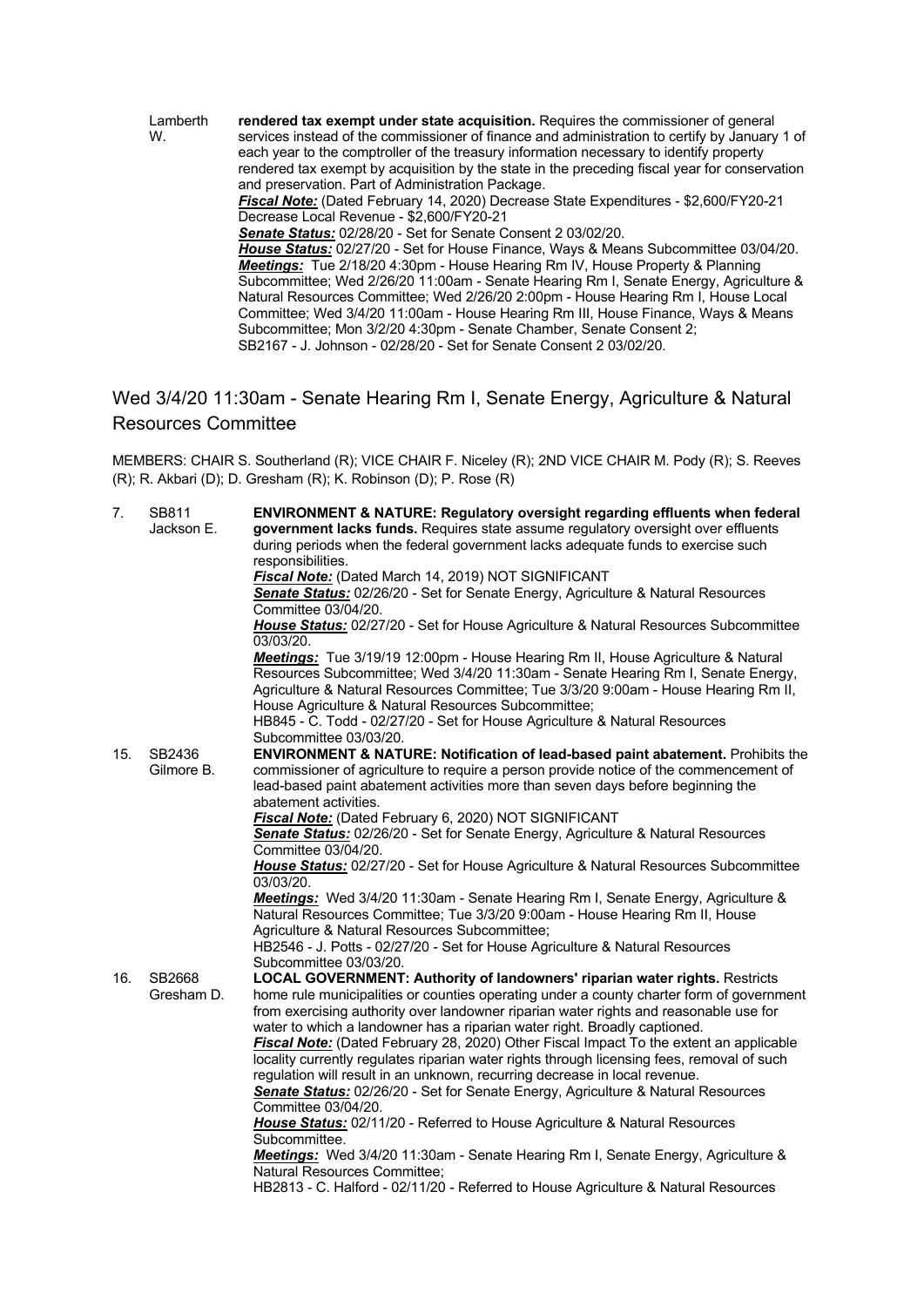| 23. | SB2224            | Subcommittee.<br><b>ENVIRONMENT &amp; NATURE: Decreases time that board rulings are required to be</b>                                                                                                                                                        |
|-----|-------------------|---------------------------------------------------------------------------------------------------------------------------------------------------------------------------------------------------------------------------------------------------------------|
|     | Southerland<br>S. | published by the Tennessee board of energy and natural resources. Decreases the<br>amount of days the Tennessee board of energy and natural resources or an administrative<br>judge is required to publish board rulings on contested cases and acceptance of |
|     |                   | judgments by consent from five business days to three business days. Broadly captioned.                                                                                                                                                                       |
|     |                   | Fiscal Note: (Dated February 10, 2020) NOT SIGNIFICANT                                                                                                                                                                                                        |
|     |                   | <b>Senate Status:</b> 02/26/20 - Set for Senate Energy, Agriculture & Natural Resources                                                                                                                                                                       |
|     |                   | Committee 03/04/20.                                                                                                                                                                                                                                           |
|     |                   | <b>House Status:</b> 02/06/20 - Caption bill held on House clerk's desk.                                                                                                                                                                                      |
|     |                   | <b>Meetings:</b> Wed 3/4/20 11:30am - Senate Hearing Rm I, Senate Energy, Agriculture &                                                                                                                                                                       |
|     |                   | <b>Natural Resources Committee:</b>                                                                                                                                                                                                                           |
|     |                   | HB2206 - J. Zachary - 02/06/20 - Caption bill held on House clerk's desk.                                                                                                                                                                                     |

Wed 3/4/20 12:30pm - House Hearing Rm II, House Transportation Committee

MEMBERS: CHAIR D. Howell (R); VICE CHAIR B. Griffey (R); R. Grills (R); S. Whitson (R); T. Weaver (R); J. Towns Jr. (D); M. Stewart (D); L. Russell (R); J. Potts (D); L. Lamar (D); K. Keisling (R); C. Hurt (R); B. Dunn (R); G. Casada (R); D. Carr (R); C. Boyd (R)

- 5. HB1720 Williams R. **PUBLIC FINANCE: Distribution of funds collected by the county clerk.** Establishes county clerk retain \$3 of the \$11 collected for noting new and transferring liens or encumbrances for
	- office supplies and equipment required to perform services related to liens and encumbrances. Requires remittance of the remaining \$8 to the department of revenue. Remittance also affects money collected for title extensions. Permits the county clerk to retain any unexpended funds at the end of a budget year.

*Fiscal Note:* (Dated February 23, 2020) Decrease State Revenue \$2,940,000/FY20-21 and Subsequent Years/Department of Revenue Increase Local Revenue - \$2,940,000/FY20-21 and Subsequent Years

*Senate Status:* 02/10/20 - Referred to Senate Transportation.

*House Status:* 02/27/20 - Set for House Transportation Committee 03/04/20. *Meetings:* Tue 2/25/20 9:00am - House Hearing Rm III, House Safety & Funding Subcommittee; Wed 3/4/20 12:30pm - House Hearing Rm II, House Transportation Committee;

SB2904 - P. Bailey - 02/10/20 - Referred to Senate Transportation.

7. HB2201 Tillis R. **HEALTH CARE: Deletes manufactured home monitoring inspection fee.** Deletes the commissioner of the department of commerce and insurance's ability to charge a monitoring inspection fee to manufactured home manufactures for each home produced in this state. Broadly captioned.

*Amendment Summary:* House Safety & Funding Subcommittee amendment 1 (015250) deletes all language after the enacting clause. Requires that the transportation of mobile homes occur only between sunrise and sunset, Monday through Saturday, except on holidays. Deletes the length requirements for mobile homes. Requires a permit for the transportation of a mobile home over 120 feet in length, including the towing vehicle. Sets the permit fee for a one time trip at \$25 and an annual permit at \$2000. Deletes and replaces the mobile home fee schedule. Extends the length of mobile homes authorized for permits from those exceeding 16 feet in width to 18 feet in width. Restricts mobile homes exceeding 16 feet in width from only receiving single trip permits. Establishes the fee schedule as \$50 for single trip permits, eight feet, six inches wide to 14 feet wide, \$100 for single trip permits, eight feet, six inches wide to 16 feet wide, \$200 for single trip permits, 16 feet wide to 18 feet wide, \$1000 for annual permits, eight feet, six inches wide to 14 feet wide and \$2000 for annual permits, eight feet, six inches wide to 16 feet wide.

*Fiscal Note:* (Dated January 26, 2020) Decrease State Revenue - \$628,400/FY20-21 and Subsequent Years /Manufactured Housing Fund

*Senate Status:* 02/26/20 - Set for Senate Transportation & Safety Committee 03/04/20. *House Status:* 02/27/20 - Set for House Transportation Committee 03/04/20.

*Meetings:* Wed 2/26/20 9:30am - Senate Hearing Rm I, Senate Transportation & Safety Committee; Tue 2/25/20 9:00am - House Hearing Rm III, House Safety & Funding Subcommittee; Wed 3/4/20 10:00am - Senate Hearing Rm I, Senate Transportation & Safety Committee; Wed 3/4/20 12:30pm - House Hearing Rm II, House Transportation Committee; SB1775 - B. Massey - 02/26/20 - Set for Senate Transportation & Safety Committee 03/04/20.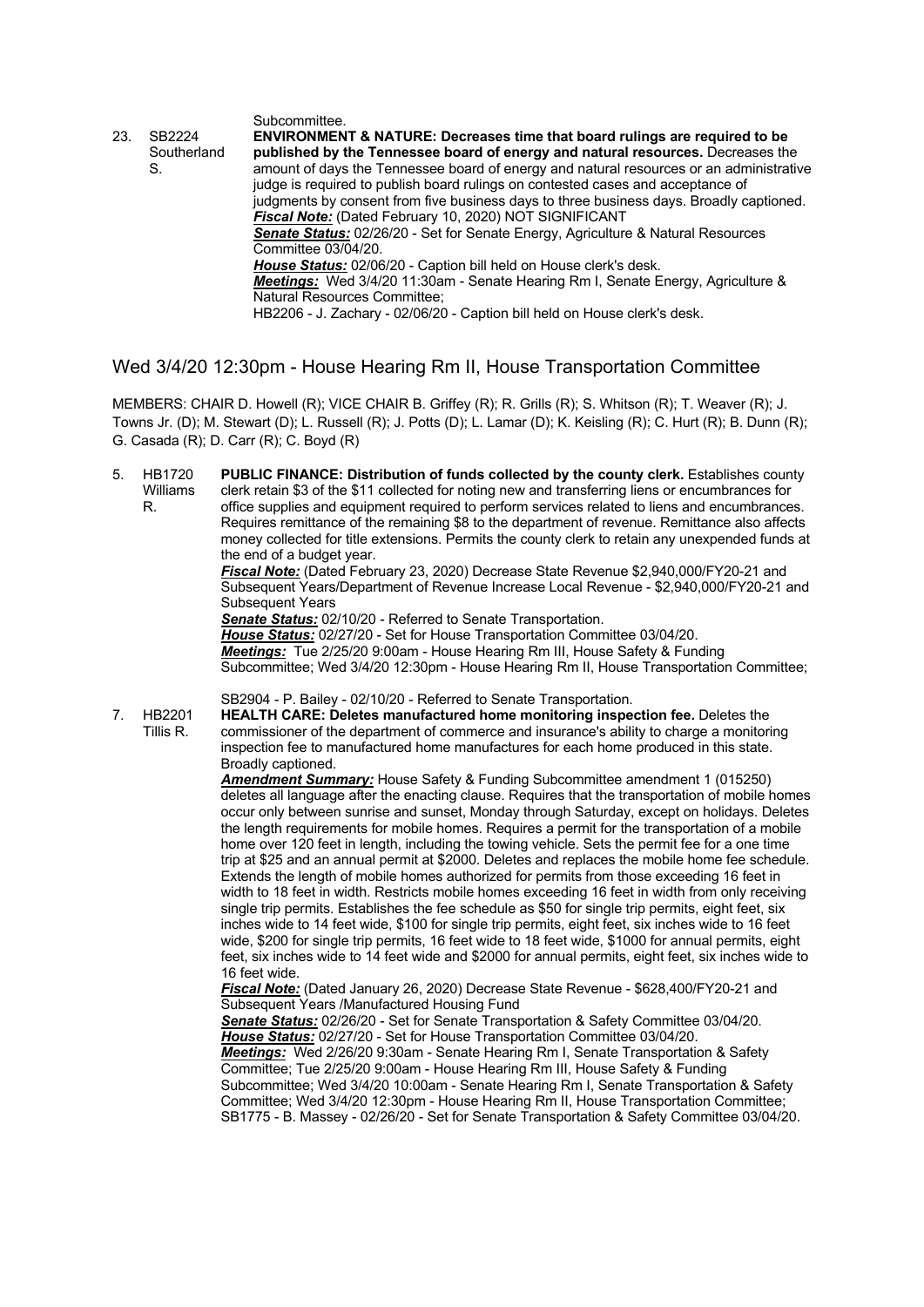#### Wed 3/4/20 2:00pm - House Hearing Rm II, House Children & Families **Subcommittee**

HEADER: The subcommittee will have a budget hearing by the TN Commission on Children & Youth. MEMBERS: CHAIR M. Littleton (R); M. Curcio (R); C. Johnson (R); J. Potts (D); I. Rudder (R)

1. HB1885 Garrett J. **ESTATES & TRUSTS: Real property in trust.** Abolishes various reverter and forfeiture provisions in estates and real property. Terminates certain interest and fees on properties after 25 years. Allows real property conveyances to a trust to vest title in the trustee of the trust. Requires that public records referencing a trust be indexed by the name of the trust, if stated in the document, and in the name of each trustee listed in the document. Broadly captioned. *Fiscal Note:* (Dated February 18, 2020) NOT SIGNIFICANT *Senate Status:* 02/03/20 - Referred to Senate Judiciary Committee. *House Status:* 02/27/20 - Set for House Children & Families Subcommittee 03/04/20. *Meetings:* Wed 3/4/20 2:00pm - House Hearing Rm II, House Children & Families Subcommittee; SB1989 - J. Stevens - 02/03/20 - Referred to Senate Judiciary Committee.

#### Wed 3/4/20 2:00pm - House Hearing Rm I, House Local Committee

HEADER: The committee will have a budget presentation by the TN Corrections Institute. MEMBERS: CHAIR J. Crawford (R); VICE CHAIR D. Wright (R); R. Grills (R); M. Hall (R); J. Chism (D); M. Carter (R); R. Travis (R); R. Tillis (R); T. Rudd (R); B. Ramsey (R); J. Moon (R); L. Lamar (D); G. Johnson (D); E. Helton (R); Y. Hakeem (D); D. Carr (R); K. Calfee (R)

| 1.          | HB1654        | PROPERTY & HOUSING: Housing authority may assist in development of projects that               |
|-------------|---------------|------------------------------------------------------------------------------------------------|
|             | Dunn B.       | promote affordable rental housing. Specifies that a housing authority may assist in the        |
|             |               | development of projects that promote affordable rental housing, including mixed-income         |
|             |               | rental housing developed primarily for persons of low and moderate income as part of its       |
|             |               | authority to further the goals and local objectives established in redevelopment and urban     |
|             |               | renewal plans. Authorizes the exercise of such powers in the same manner as mixed finance      |
|             |               | projects for persons of low income.                                                            |
|             |               | Fiscal Note: (Dated January 26, 2020) NOT SIGNIFICANT                                          |
|             |               | Senate Status: 02/20/20 - Senate passed.                                                       |
|             |               | House Status: 02/27/20 - Set for House Local Committee 03/04/20.                               |
|             |               | Meetings: Tue 2/11/20 10:30am - Senate Hearing Rm I, Senate State & Local Government           |
|             |               | Committee; Thu 2/20/20 8:30am - Senate Chamber, Senate Consent 2; Tue 2/25/20 4:30pm           |
|             |               | - House Hearing Rm IV, House Property & Planning Subcommittee; Wed 3/4/20 2:00pm -             |
|             |               | House Hearing Rm I, House Local Committee;                                                     |
|             |               | SB1607 - B. Massey - 02/20/20 - Senate passed.                                                 |
| 3.          | HB2776        | <b>PROPERTY &amp; HOUSING: Redefines terms to promote single-family housing</b>                |
|             | Holsclaw,     | development. Includes incentives that promote the development of single-family housing,        |
|             | Jr. J.        | for purposes of laws governing projects by industrial development corporations and             |
|             |               | contributions to industrial development corporations by municipalities in the terms "economic  |
|             |               | development" and "project." Broadly captioned.                                                 |
|             |               | Fiscal Note: (Dated February 14, 2020) NOT SIGNIFICANT                                         |
|             |               | Senate Status: 02/10/20 - Referred to Senate Commerce & Labor Committee.                       |
|             |               | House Status: 02/27/20 - Set for House Local Committee 03/04/20.                               |
|             |               | <b>Meetings:</b> Tue 2/18/20 4:30pm - House Hearing Rm IV, House Property & Planning           |
|             |               | Subcommittee; Tue 2/25/20 4:30pm - House Hearing Rm IV, House Property & Planning              |
|             |               | Subcommittee; Wed 3/4/20 2:00pm - House Hearing Rm I, House Local Committee;                   |
|             |               | SB2663 - R. Crowe - 02/10/20 - Referred to Senate Commerce & Labor Committee.                  |
| $7_{\cdot}$ | <b>HB1627</b> | TAXES PROPERTY: Property purchased at tax sale conveyed to veteran under certain               |
|             | Parkinson     | conditions. Permits property purchased at a tax sale by the state, a county, a municipality of |
|             | А.            | the state, or a county and a municipality to be conveyed to a veteran if the veteran provides  |
|             |               | documentation verifying the veteran's income does not exceed \$150,000 per year and            |
|             |               | agrees to bring the property into compliance with all applicable local building codes and      |
|             |               | ordinances within 12 months of acquiring the property. Waives property taxes on the            |
|             |               | conveyed property for up to 12 months and provides various restrictions on the use of the      |
|             |               | property by the veteran.                                                                       |
|             |               | Fiscal Note: (Dated January 30, 2020) Other Fiscal Impact Due to multiple unknown factors      |
|             |               | the precise timing and impact to local government revenue cannot reasonably be                 |